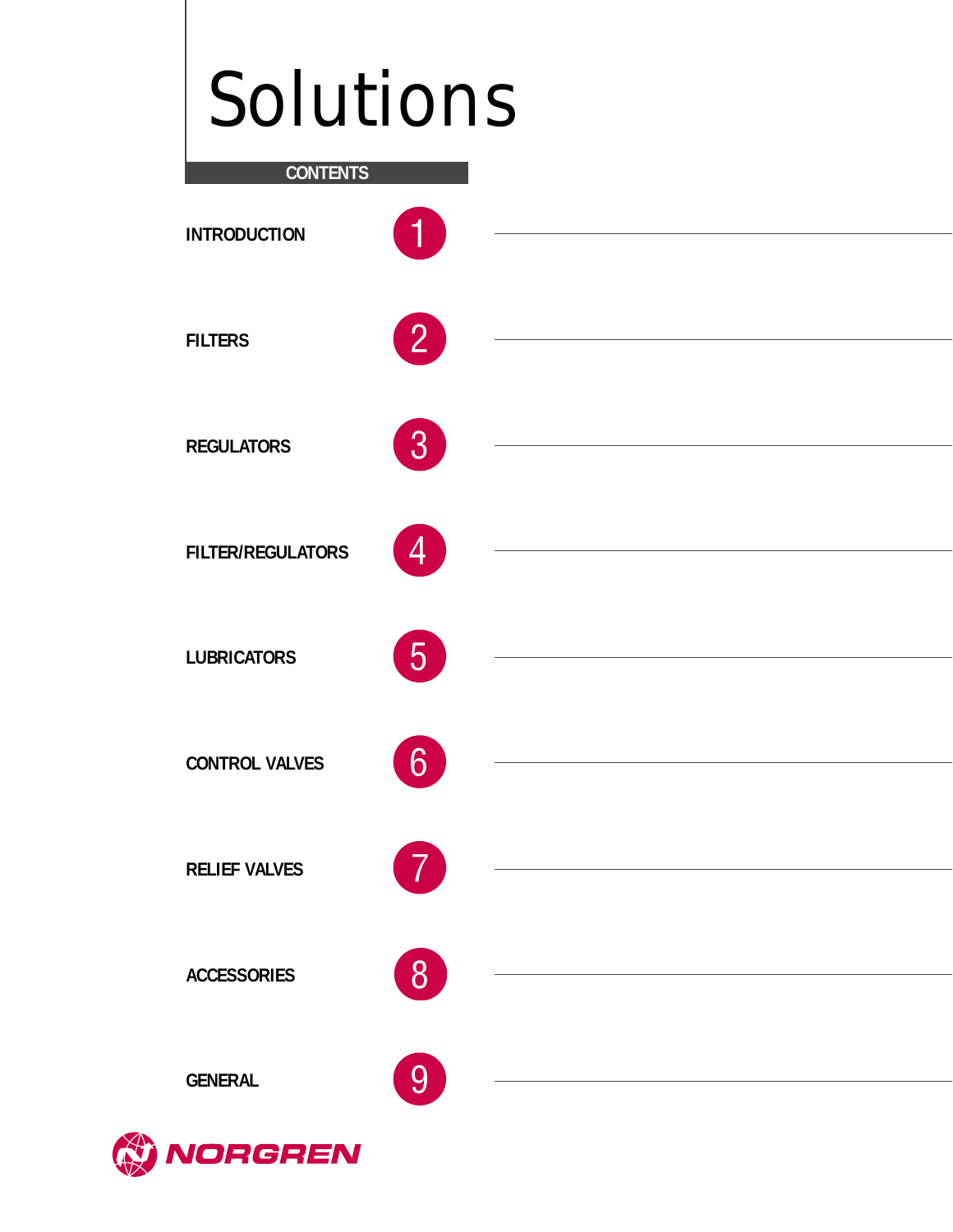## Introduction

This manual was developed by Air Line Equipment Division engineers for individuals representing Norgren air preparation in the field. For those unfamiliar with product operation, overviews open many of the manuals sections. The Norgren offering, and application and performance issues complete the material. This broad range of information benefits both

the pneumatic novice and experienced user.

Please note that the control valve information published here applies mainly to modular units available in Excelon and Olympian ranges. Norgren has a broad selection of directional control valves available for majority of compressed air applications.

Keep this reference handy to support your customers in their application of A.L.E. products.

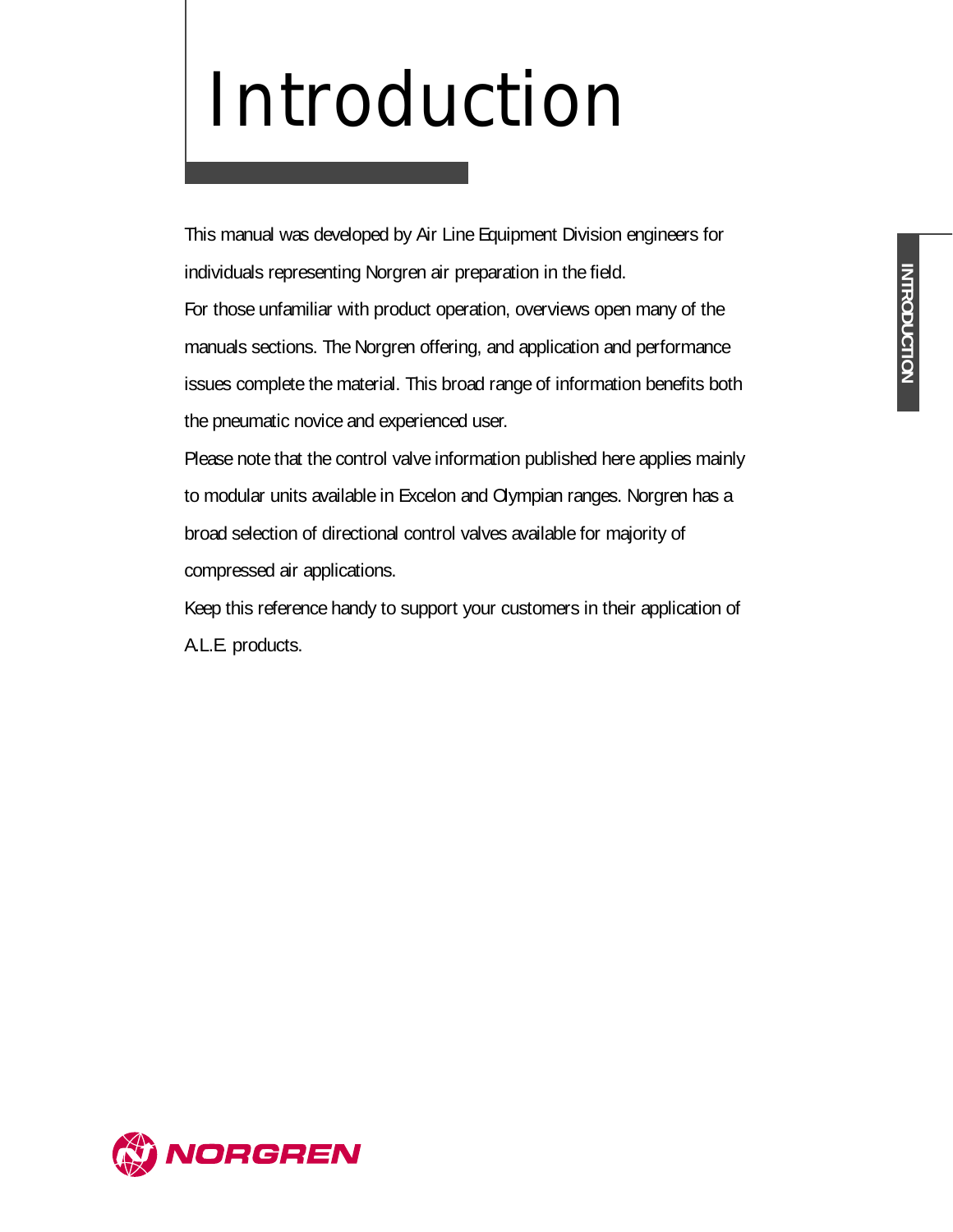## Filters

## **CONTENTS**

## **2.1 GENERAL OVERVIEW**

- 2.1.1 How do General Purpose Filters Work?
- 2.1.2 How do Oil Removal Filters Work?
- 2.1.3 How do Vapor Removal Filters Work?
- 2.1.4 Why use a Pre-Filter?

## **2.2 AIR QUALITY**

- 2.2.1 What is ISO 8573?
- 2.2.2 Air Classes for Norgren Filters
- 2.2.3 What Micron Ratings are Available?
- 2.2.4 How do Service Life Indicators Work?
- 2.2.5 When does the Carbon Pack Indicator turn Pink?
- 2.2.6 How Long does an Element Last?

## **2.3 PLASTIC BOWLS**

## **2.4 DRAINS**

- 2.4.1 Semi Automatic
- 2.4.2 Automatic
- 2.4.3 Where should an Automatic Drain be Used?
- 2.4.4 Where should Low Flow Automatic Drains be Used?
- 2.4.5 07 Automatic (spitter) Drain
- 2.4.6 Where should a Drip Leg Drain be Used?

## **2.5 PERFORMANCE**

- 2.5.1 Performance of General Purpose Filters
- 2.5.2 Performance of Coalescing Filters

## **2.6 SIMPLE FILTER TROUBLESHOOTING**

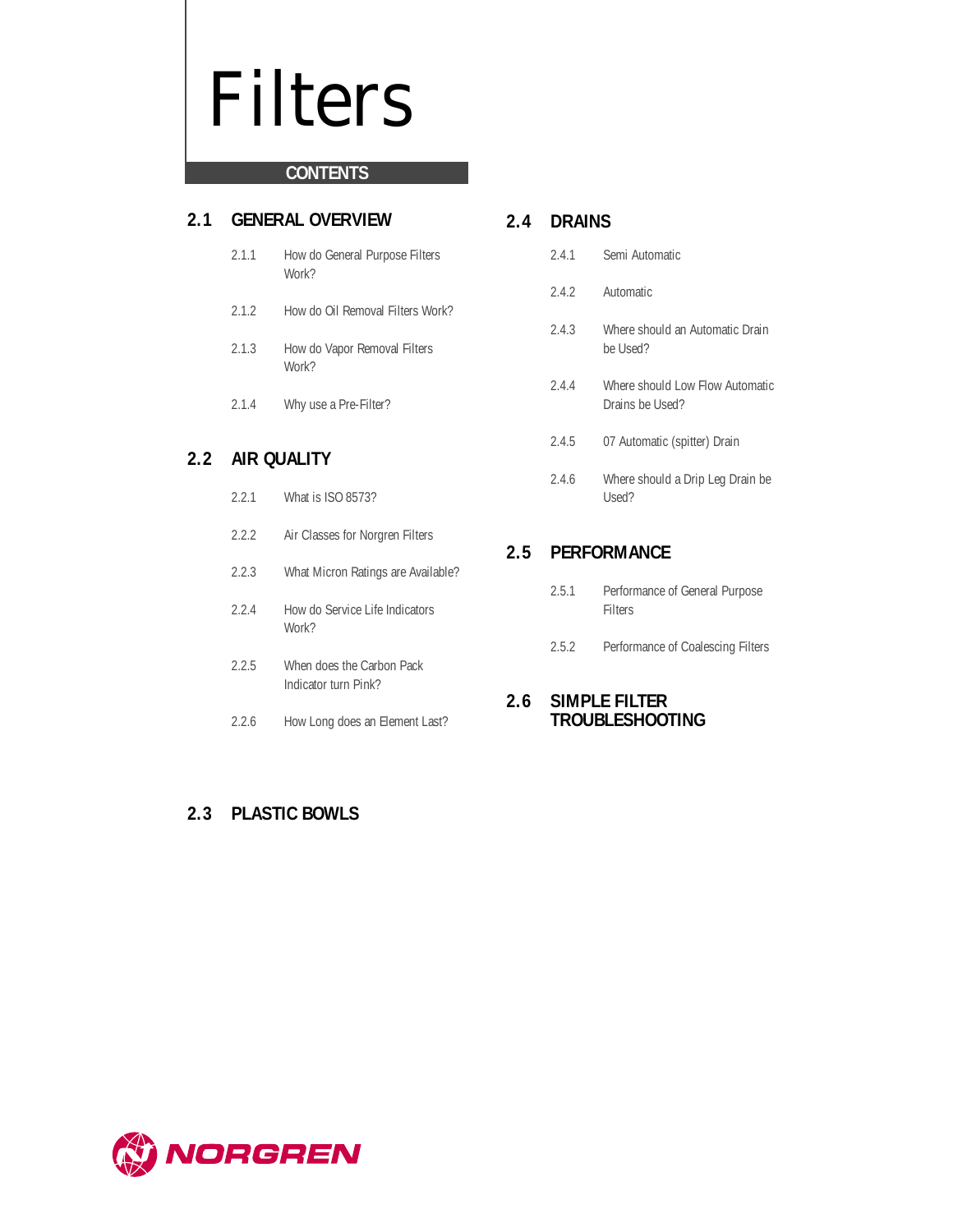## Filters

## **QUESTIONS**



#### COALESCING FILTER



## **2.1 GENERAL OVERVIEW**

Three main types of filters exist: The general purpose filter for water and particles, the coalescing oil removal filter for oil aerosols and the activated carbon filter for the removal of oil vapors.

The general purpose filter is used for most filter applications and is available from 1/8" to 2" pipe sizes. Uses are main headers, branch lines, tools, cylinders, valves and valve circuits, air agitators etc. Oil removal filters are used where very clean, oil-free air is required, such as for the supply to fluidic devices, instrumentation, air gauging equipment and air bearings.

Activated Carbon filters are used for systems where the oil vapors in the air are not acceptable; such as instrumentation and paint spraying.

#### 2.1.1 How Do General Purpose Filters Work?

The dirt and moisture-laden air enters the inlet port and is directed into the louvers which centrifugally separate the entrained liquids and dirt which fall to the bottom of the bowl. Near the bottom of the bowl a baffle creates a quiet zone, preventing the turbulent air re-entraining the contaminants. The air, now free of water droplets and large dirt particles, passes through the filter element which removes small dirt particles.

#### 2.1.2 How Do Oil Removal Filters Work?

The fine oil mist is coalesced (merged) as it passes through the fine fibrous filtration media. These oil droplets are collected in the outer sock and then drop from the element to the bottom of the bowl for easy removal

Where a coalescing filter is being used for oil removal, the element quickly becomes saturated which is clearly visible on the outer sock. This is the normal operating condition for oil removal.

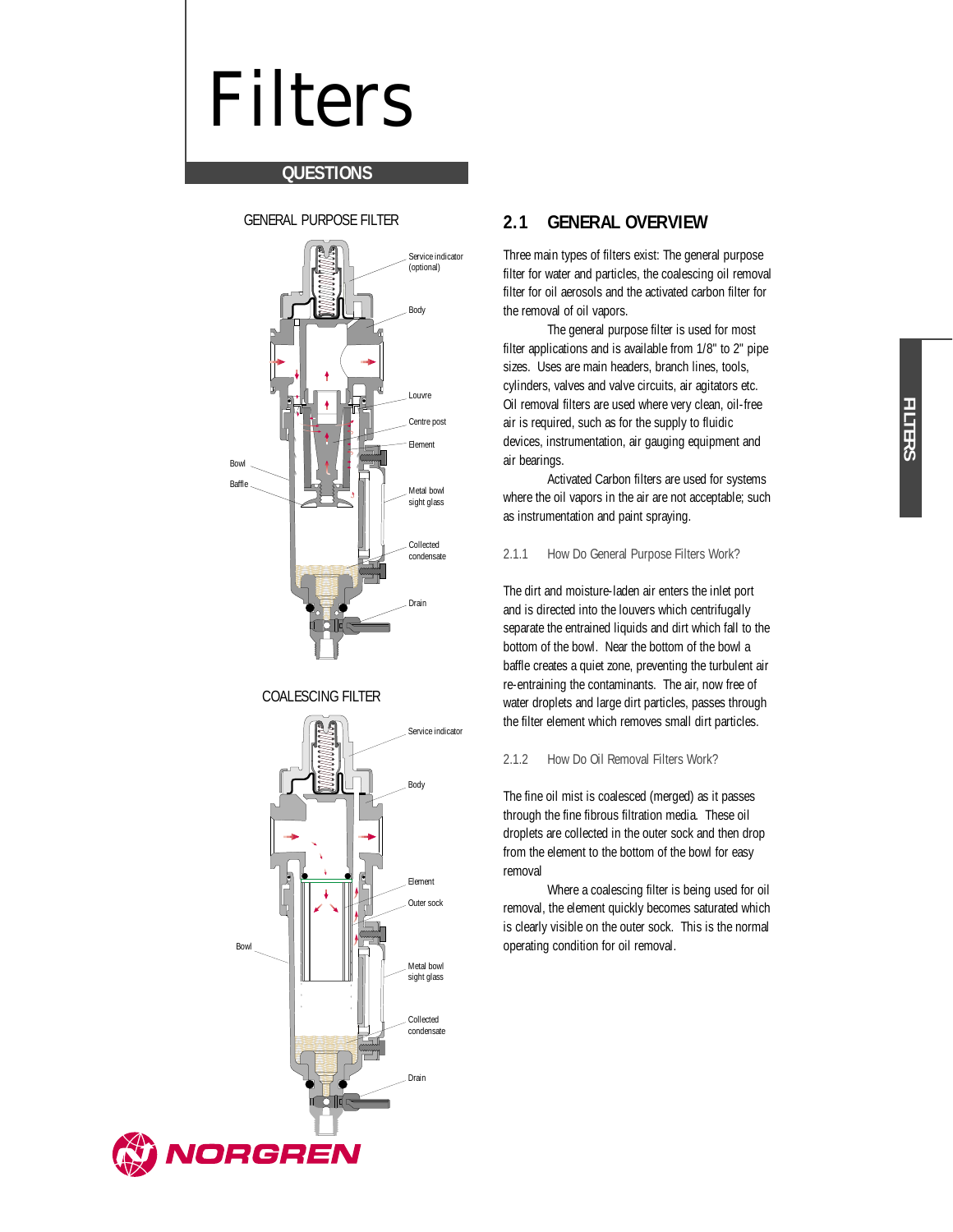#### 2.1.3 How do Vapor removal Filters Work?

Carbon filters are used to remove oil vapors (odors). The activated carbon has a porous structure which results in a large surface area. The oil vapors are attracted and adhere to this surface. There is usually a small sintered medium included in an activated carbon element to prevent the carbon particles from migrating downstream. The carbon filter reduces the maximum oil content of air leaving the filter to 0.003ppm at 70°F, i.e. To ISO 8573 class 1.7.1.

#### 2.1.4 Why use a Pre-Filter?

A pre-filter is simply a general purpose filter placed upstream of a higher grade filter to remove the majority of the water and larger particle contaminants and thus lengthen the life of the higher grade filter element.

A 5 micron pre-filter should always be used ahead of an oil or vapor removal filter.

#### **2.2 AIR QUALITY**

2.2.1 What is ISO 8573?

This is an international standard on air quality. It covers compressed air for general industrial use.

The air quality is specified using a 3 digit code expressing the remaining content of a specific contaminant after the filter (or dryer).

#### ISO 8573 PARTICLE CONCENTRATION - Defines Maximum Remaining Particle Content

| Maximum  | Maximum       |
|----------|---------------|
| Particle | Concentration |
| Size µm  | mg/m3         |
| 0.1      | 0.1           |
|          |               |
| 5        | 5             |
| 15       |               |
| 40       |               |
|          |               |



#### ISO 8573 WATER CLASSES - Defines Maximum Remaining Water Content

| Class | Maximum Pressure |  |
|-------|------------------|--|
|       | Dew point Oc     |  |
|       | $-70$            |  |
| 2     | $-40$            |  |
| 3     | $-20$            |  |
|       | $+3$             |  |
| 5     | $+7$             |  |
| 6     | $+10$            |  |
|       | not specified    |  |
|       |                  |  |

#### ISO 8573 MAXIMUM OIL CONTENT

- Defines Maximum Remaining Oil Content

|  | Class Maximum Concentration |  |
|--|-----------------------------|--|
|  | mg/m3                       |  |
|  | 0.01                        |  |
|  | 0.1                         |  |
|  |                             |  |
|  | ц                           |  |
|  | 25                          |  |
|  |                             |  |

#### 2.2.2 Air Classes for Norgren Filters:

Particulate filters condition compressed air to different degrees, dependent on the micron rating of the filter. The finer filter, 5 µm, will achieve ISO 8573 class 3.7. or class 3. Applying a 40 µm filter will result in ISO 8573 class 5.7. or class 5 air.

Coalescing filters improve the quality of downstream air to ISO 8573 class 1.7.2, the particle size is reduced down to 0.01µm, with a remaining oil content of less than 0.01ppm. Coalescing filters cannot remove oil which is in the vapor state in the supply air. One way to remove vapor is to reduce the temperature of the air flow allowing the vapor to condense, alternatively remove the vapor chemically using an activated carbon filter.

#### 2.2.3 What Micron Ratings are Available?

The standard Norgren general purpose elements are 40 and 5 microns, with 40 microns being suitable for most industrial applications. Certain industries have 25 or 75 micron as a standard and some product ranges have these options available.

For a given element size, the smaller the micron rating the higher the pressure drop across the filter. The service life between cleaning is also less for the smaller micron filters, as small holes plug more quickly than bigger holes.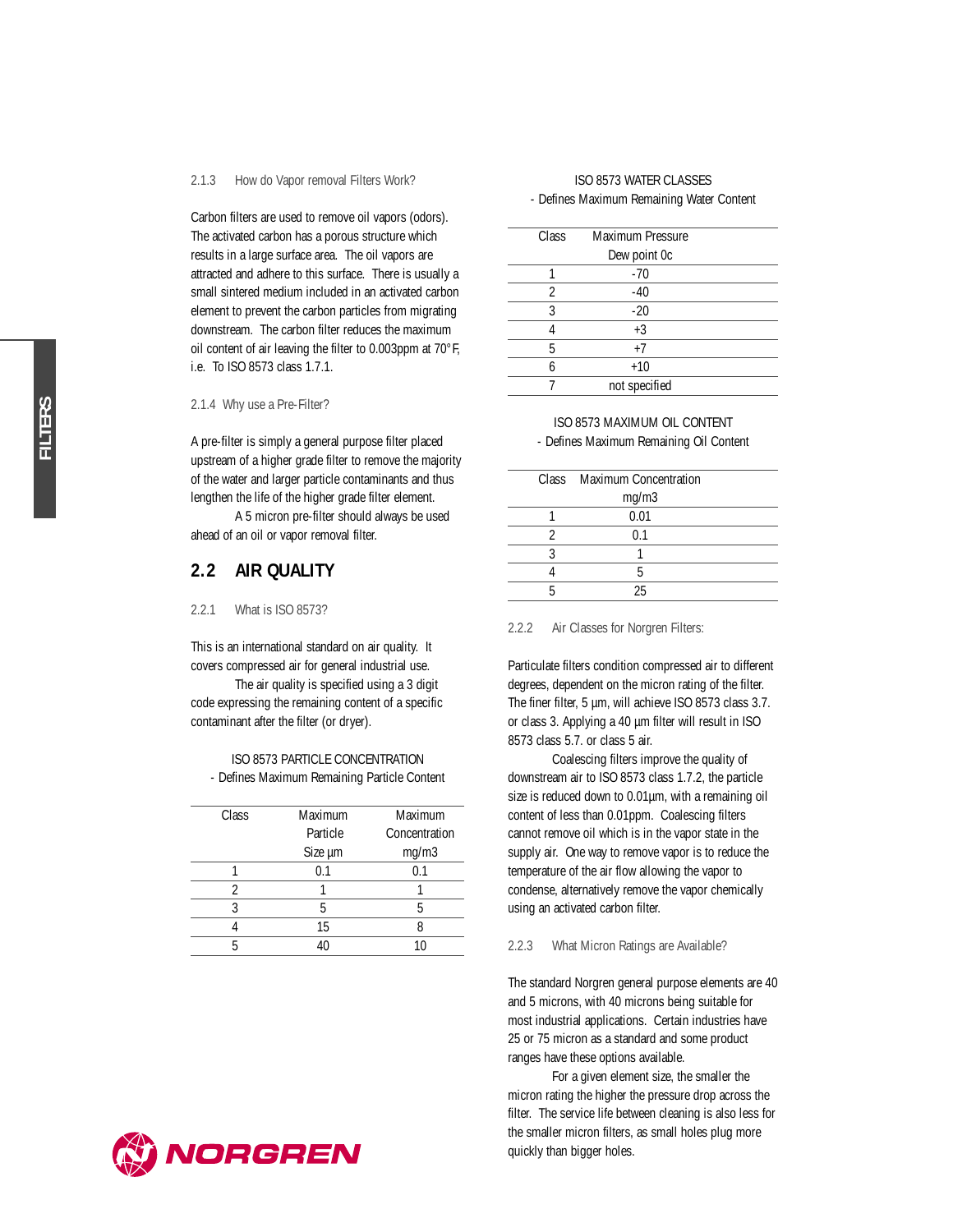#### 2.2.4 How do Service Life Indicators Work?

The service life (pressure drop) indicator found on top of coalescing or general purpose filters is green when the filter is new. As a pressure differential develops across the filter element with use, a spring biased red outer sleeve is pushed up. When more red is visible than green, then the pressure differential across the element is in excess of 0.7 bar and the element should be replaced.

#### 2.2.5 When does the Carbon Pack Indicator Turn Pink?

The white ring around the base of the vapor removal carbon pack turns pink in the presence of liquid oil. Therefore if the ring turns pink the coalescing filter is passing liquid oil and needs replacing. If this occurs soon after the filter has been installed then it usually indicates a seal failure in the coalescing filter. Remember that visual detection is a not a substitute for scheduled maintenance.

#### 2.2.6 How Long does an Element Last?

This depends entirely on the quality of the inlet air. If it is very poor the elements will need replacing more frequently.

In general, air service equipment should be maintained annually. Use, quality of air and condition at examination may indicate adjustment of the maintenance interval.

The following guidelines can be given:

| General Purpose         | Replace/maintain annually. The      |  |  |
|-------------------------|-------------------------------------|--|--|
| Filter:                 | element can lose 15% efficiency     |  |  |
|                         | each time it is cleaned. Elements   |  |  |
|                         | are low cost, so it is advisable to |  |  |
|                         | replace them.                       |  |  |
| Coalescing:             | Evaluate after 12 months of         |  |  |
|                         | servicing. If the pressure drop     |  |  |
|                         | across the element exceeds 0.7bar   |  |  |
|                         | then the element requires changing. |  |  |
| <b>Activated Carbon</b> | Should be changed every 1,000       |  |  |
| Packs:                  | hours usage or when odor is         |  |  |
|                         | detected. The life depends          |  |  |
|                         | significantly on ambient            |  |  |
|                         | temperature.                        |  |  |
|                         |                                     |  |  |

## **2.3 PLASTIC BOWLS**

Norgren transparent plastic bowls are made from polycarbonate. Some competitors use other materials such as Grilamid.

Both these materials are extremely resilient and have an excellent safety record. However these transparent plastics will degrade when subjected to excessive heat, solvents and some chemicals, which can lead to crazing and finally bowl failure.

Over the last few years metal bowls and guarded plastic bowls have become increasingly popular driven by the emergence of guidelines recommending the use of guards.

Some organizations have their own internal standards which call for guarded plastic or metal bowl and the general market trend is away from plastic bowls in the  $1/2$ " or above port size units. This trend is reflected in our latest Excelon 74 and Olympian Plus product ranges. Plastic bowls remain the most common option for  $1/4$ " and smaller units.

Never use polycarbonate bowls at conditions which exceed the maximum rated pressure and temperature of 150 psig (10 bar) and 125°F (50°C).

Certain chemicals, common in some oils and solvents, can attack polycarbonate and cause the bowl to burst. If the compressor intake is located in an area containing incompatible vapors, these contaminants can be drawn into the compressor and conveyed to the bowl in the compressed air. This can result in bowl failure.

Synthetic compressor oils may be drawn in from the compressor and can also result in bowl failure.

If doubt exists as to the compatibility of certain fluids with polycarbonate, please contact Air Line Division.

Metal bowls should be used where temperatures exceed 125°F (50°C) and/or pressures exceed 150 psig (10 bar), or when materials are present which are incompatible with polycarbonate. Maximum rated operating conditions for metal bowls depend on the range; check the catalogue sheets.

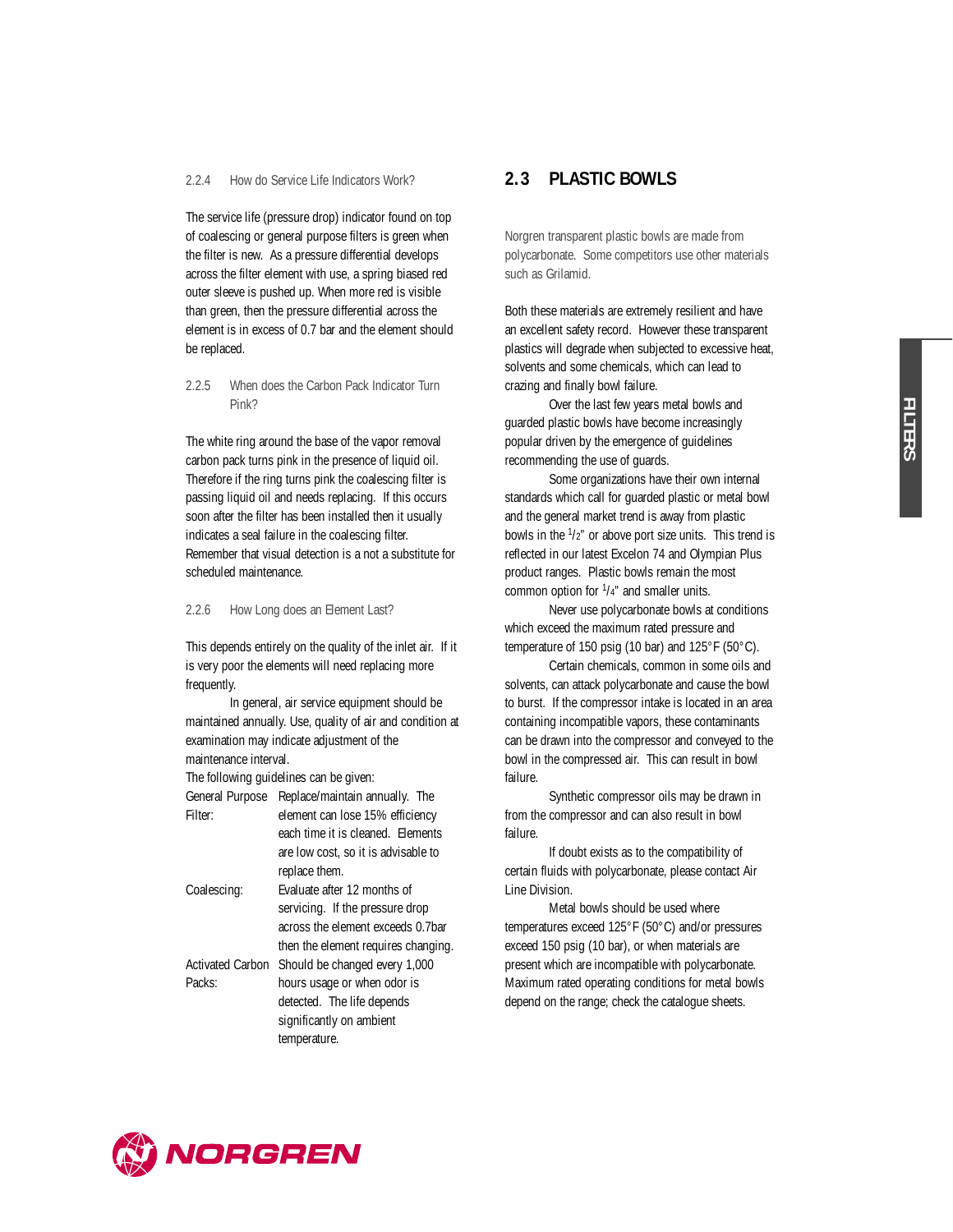### **2.4 DRAINS**

#### 2.4.1 Semi Automatic:

A semi-auto drain is one which operates when the airline is depressurized eg at the end of a shift. It is a normally open two-way valve which is held closed by 7-10 psig (0.7-0.8 bar). When the filter is pressurized, the drain may be operated manually by pushing the tube, which protrudes outside the bowl, upwards.

#### 2.4.2 Automatic:

An automatic drain is a two-way valve, which will close when the system is pressurized. The drain opens when the float rises due to accumulated liquid and on depressurization.

#### 2.4.3 Where should an Automatic Drain be Used?

Automatic Drains should be used where the filter location may make servicing difficult, where filters may be hidden from view and consequently be overlooked or where equipment is in continual use. Areas where large quantities of liquid may accumulate over a short period of time should also be equipped with auto-drain filters. High labor costs for draining a large number of filters manually will generally justify the use of autodrains.

Machines which have been shut down for a long period of time, such as over a weekend, can draw slugs of water during start-up which can overload a filter unless drained immediately. (This situation can normally be handled by a drip leg drain, see 2.5.7.)

Norgren float type automatic drains are 'normally open' type drains. During periods when the air line pressure is shut off, the automatic drain will open allowing liquids to drain rather than flood the air line piping system. When re-pressurizing the air line, the automatic drain valve will close when pressure reaches approximately 0.7bar (10psig). This results in a flow through the drain to atmosphere of about (0.84dm3 /s) until the valve automatically closes. (See 2.4.4 below.)

#### 2.4.4 Where should a Low Flow Automatic Drain be used?

In systems where the compressor capacity is insufficient to close a number of standard auto drains a 'low flow' drain is available which requires only 0.5 scfm flow before closing. An ultra low flow auto drain is also available. 'Low flow' drains have less clearance around the valve for expelling contaminants, so should only be used where the standard unit cannot be used. 'Low flow' drains can be identified by red plastic parts.

#### 2.4.5 07 Automatic (spitter) Drain:

When a rapid increase in flow occurs through the filter it results in the pressure above the drain's diaphragm being less than that below it. This differential pressure causes the drain to momentarily lift and 'spit' out the condensate collected underneath the drain.

#### 2.4.6 Where should a Drip Leg Drain be Used?

The drip leg drain is a system protection device. Most compressed air distribution systems have varying flows and/or are shut down at the end of a working day. As the system cools, water in the compressed air condenses and collects in the distribution pipe work. This water will run along the pipe work and settle at the low point(s). On start up of the plant this water can be pushed under pressure into the nearest device or process and cause malfunction or damage.

By running a vertical pipe down from these low points water will flow into the drip leg drain where the automatic drain will expel it.

A filter screen within the drip leg drain prevents particles interfering with the auto-drain operation. A ball valve should be included above the drip leg drain to allow for maintenance when the system is running.

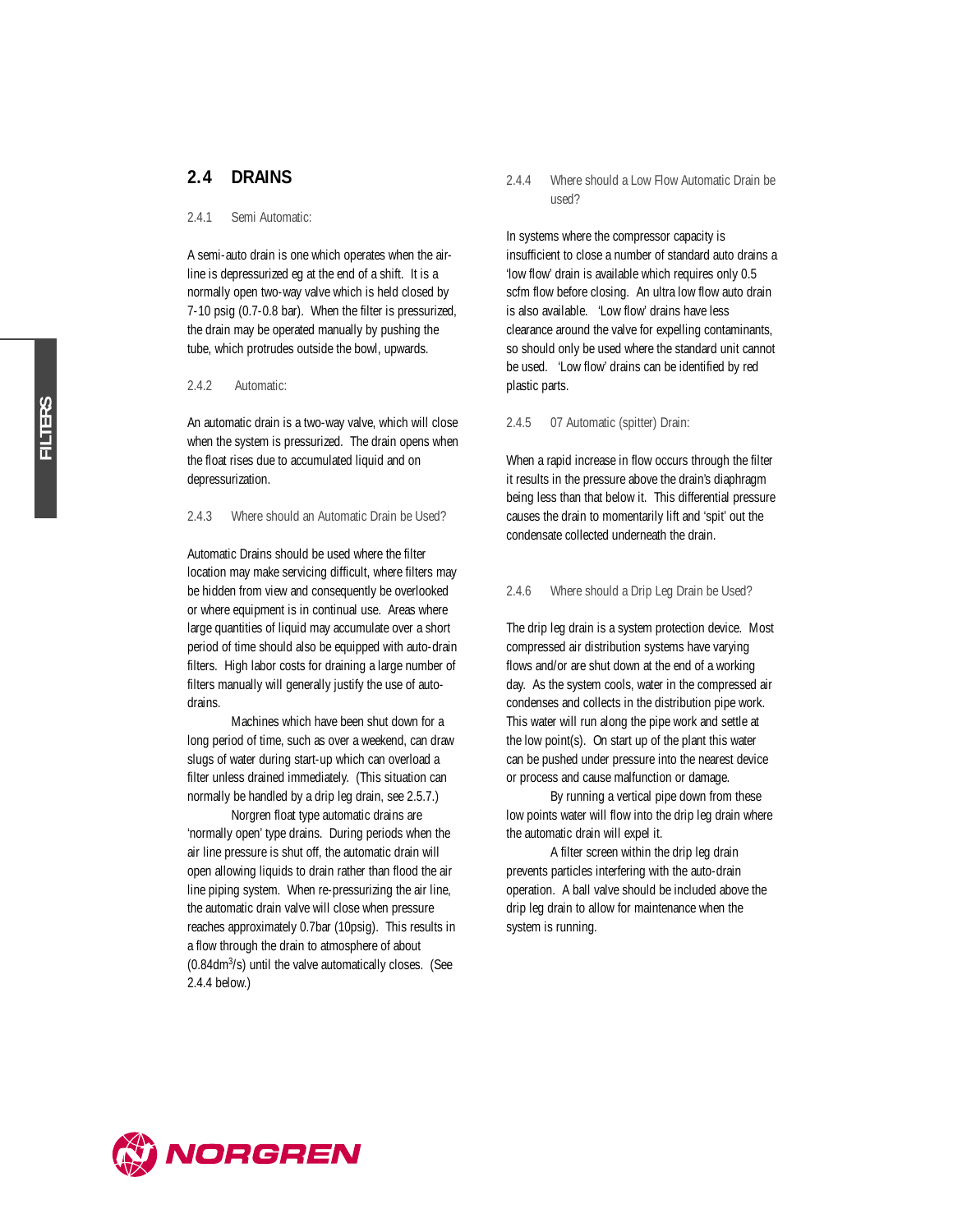## **2.5 PERFORMANCE**

2.5.1 Performance of General Purpose Filters

Filters have their flow measured in terms of the pressure drop across them. As the flow increases then the pressure drop also increases. These pressure drops are energy losses in the system.

A well designed filter not only removes water and particles efficiently, but also has a low pressure drop at a given flow. The flow figures quoted in Norgren catalogues for general purpose filters are at a pressure drop of 5 psig (0.3 bar), from a 100 psig (7 bar) inlet pressure.

**Beware!** not all competitors quote their flows under the same conditions. If a higher inlet pressure is used or a higher pressure drop is quoted then the apparent flow will be higher. This does not mean it is a better unit , simply that a different point on the curve has been selected. Often the only way to compare units is to test them under the same laboratory conditions.

2.5.2 Performance of Coalescing Filters:

The maximum flow of an oil removal filter is usually determined by the oil removal efficiency under saturated conditions. In the catalogue there are maximum flows quoted 'to maintain stated oil removal characteristics.' These are the steady state flows which should not be exceeded to guarantee that the oil in the outlet air remains below the 0.01ppm (parts per million) quoted. Cyclic or pulsating flows will result in oil carry over, as will elevated temperatures.

If a higher oil carry over is acceptable (or there is no oil in the air-line) then higher flows are achievable, and will be determined by the 'acceptable' pressure drop. For a new (dry) element a flow which gives a pressure drop of less than 5 psid (0.3 bar) is recommended.

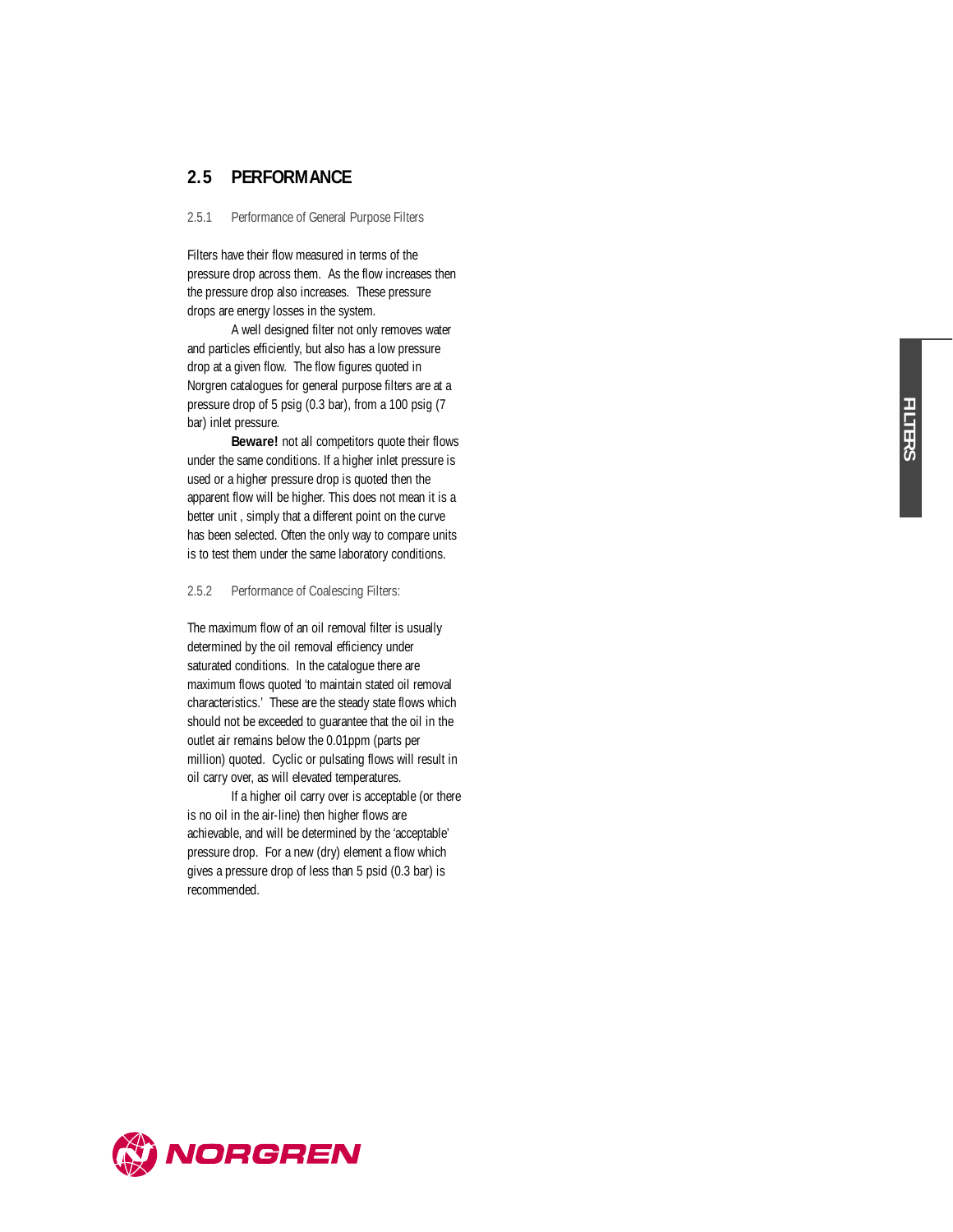## **2.6 SIMPLE FILTER TROUBLESHOOTING**

| Malfunction                                           | Possible cause                                                                                  | Remedy                                                                                               |
|-------------------------------------------------------|-------------------------------------------------------------------------------------------------|------------------------------------------------------------------------------------------------------|
| Excessive pressure drop.                              | Micron rating of element to small<br>for application.                                           | Use larger micron size<br>element.                                                                   |
|                                                       | Filter element blocked.                                                                         | 1. Clean element (not<br>coalescing element).<br>2. Replace with new element.                        |
|                                                       | Flow requirement greater than<br>filter capacity.                                               | Use larger filter.                                                                                   |
| Dirt passing through filter.                          | Element seals missing or<br>defective. (N.B. Seals not<br>required on some units).              | 1. Replace seal<br>2. Tighten element.                                                               |
|                                                       | Damaged element.                                                                                | Replace element.                                                                                     |
| Water passing through filter.                         | Water level in bowl above<br>baffle.                                                            | Drain water.                                                                                         |
|                                                       | Flow capacity of filter<br>exceeded.                                                            | Maintain flow within capacity<br>of filter or change to filter<br>capable of handling desired flows. |
| Crazing of Polycarbonate bowl<br>or milky appearance. | Bowl has been cleaned with<br>incompatible fluid.                                               | Replace bowl.<br>Clean only in clean warm water<br>and soap.                                         |
|                                                       | Bowl is being used in an area<br>containing fumes or vapors<br>incompatible with polycarbonate. | Replace bowl.<br>Eliminate source of problem or<br>convert from plastic to metal<br>bowls.           |
|                                                       | Compressor oil vapor may be<br>causing problem.                                                 | Replace bowl.<br>Eliminate source of problem or<br>convert from plastic to metal<br>bowls.           |
|                                                       | Air intake to compressor may<br>contain fumes or vapor<br>incompatible with polycarbonate.      | Replace bowl.<br>Eliminate source of problem or<br>convert from plastic to metal<br>bowls.           |
| Water beyond the filter                               | Inlet air has a high temperature<br>and as it cools downstream,<br>moisture condenses to water. | Fit dryer, pre-cool air or fit<br>filter immediately prior to<br>application.                        |

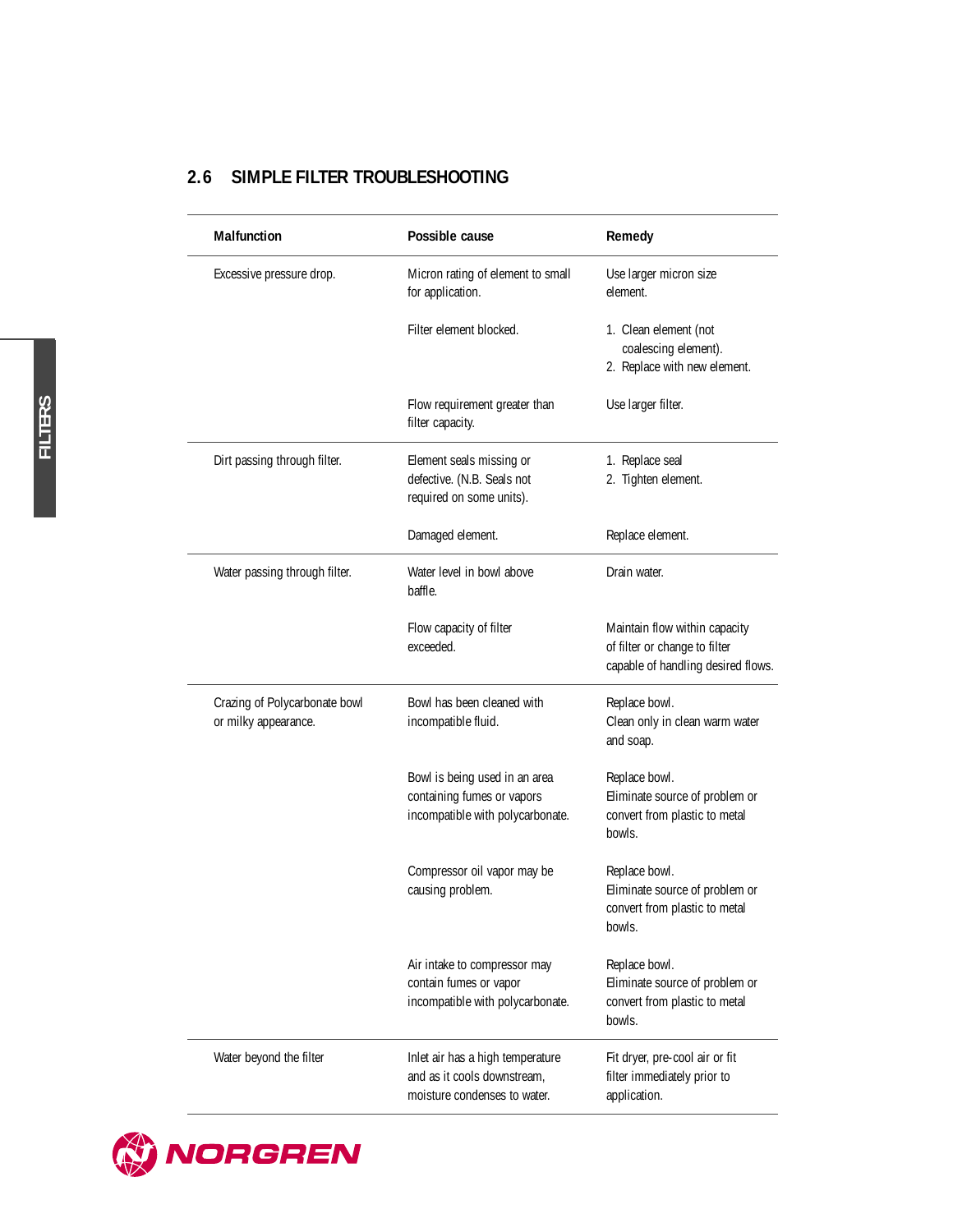# Regulators

## **CONTENTS**

## **3.1 GENERAL OVERVIEW**

- 3.1.1 General Purpose Regulators
- 3.1.2 Pilot Operated Regulators
- 3.1.3 Feedback Pilot Regulators
- 3.1.4 Application Specific Regulators

## **3.2 WHAT CAN WE PRODUCE?**

- 3.2.1 Do Norgren Produce Regulators for Inlet Pressure above 400 psig?
- 3.2.2 Do we Produce Units for High/Low Temperatures?
- 3.2.3 Can we Produce Sub-Base Regulators?
- 3.2.4 Can we Produce Manifolding Regulators?
- 3.2.5 Do we Produce Liquid (water) Regulators?
- 3.2.6 Can we do 11-818 Precision Regulators with Gauges?
- 3.2.7 Can we Produce Back Pressure Regulators?
- 3.2.8 Can we Produce Reverse Flow Regulators?

## **3.3 ADJUSTMENT MECHANISMS**

- 3.3.1 What Different Adjustment Mechanisms are Available?
- 3.3.2 What is the Difference between Tamper Resistant, Tamper Evident, and Tamperproof?
- 3.3.3 What Presetting Options are Available?

## **3.4 REGULATORS IN APPLICATIONS**

- 3.4.1 Can the Regulators be Adjusted Outside the Recommended Range?
- 3.4.2 Will Regulators Shut Off?
- 3.4.3 Will Regulators Work Mounted Upside Down?
- 3.4.4 How do you Set a Regulator?
- 3.4.5 Can Air Regulators be used on water?
- 3.4.6 Can we use Air Regulators for other Gases?
- 3.4.7 Instability what is it and how can it be prevented?
- 3.4.8 What is a Constant Bleed Regulator?

## **3.5 PERFORMANCE**

- 3.5.1 Flow Quoted?
- 3.5.2 What are Regulation Characteristics?
- 3.5.3 What is Hysteresis?
- 3.5.4 What is the Repeatability of a Regulator?

### **3.6 SIMPLE REGULATOR TROUBLESHOOTING**

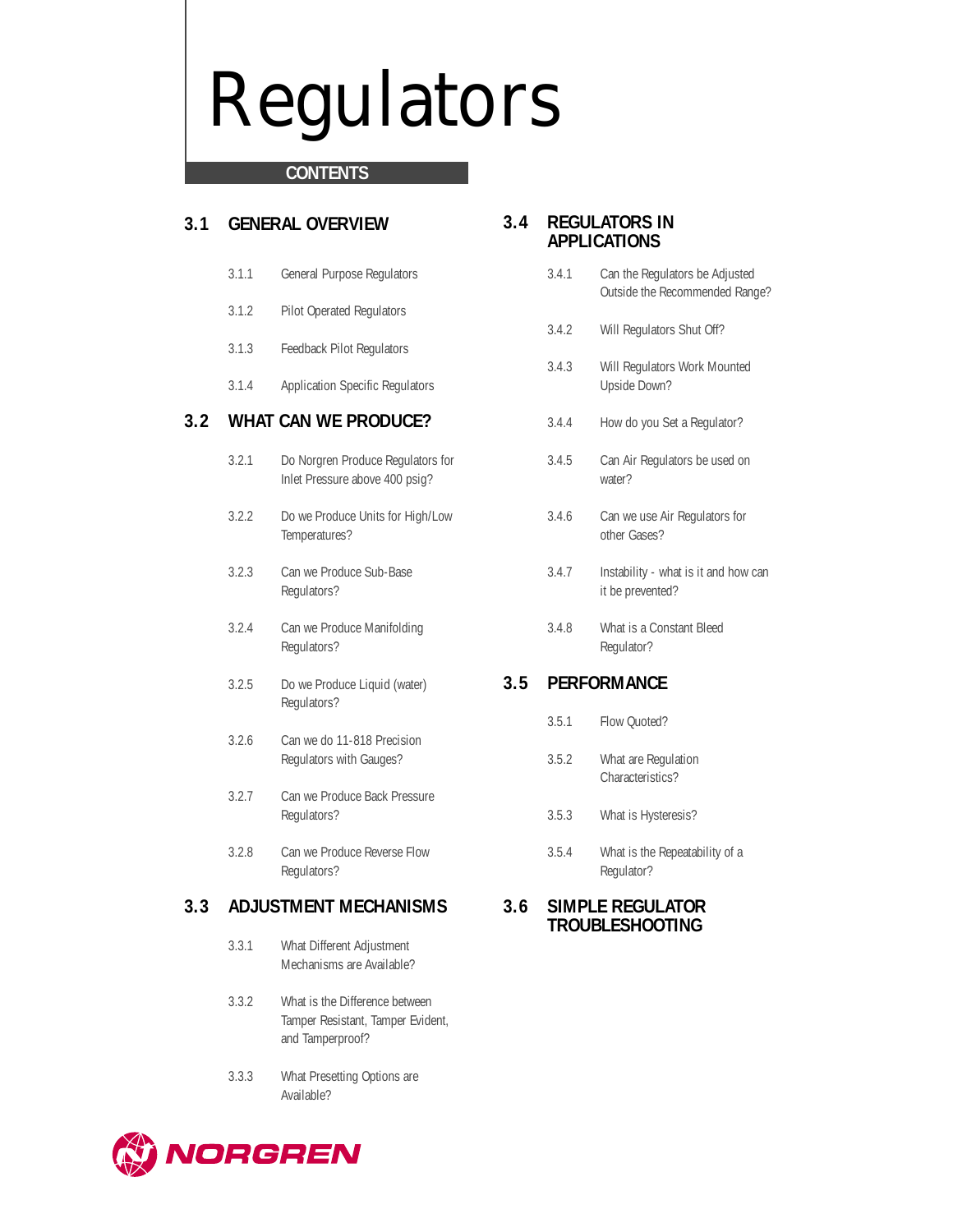## Regulators

## **QUESTIONS**



GENERAL PURPOSE REGULATOR

## **3.1 GENERAL OVERVIEW**

Regulators ideally provide a constant outlet pressure independent of variations in inlet pressure or flow. Regulators are typically used to:

- i. reduce pressure to the level required for downstream equipment.
- ii. limit the force of cylinders.
- iii. minimize pressure variation at the point of use.

The range of different regulators and options within each type are wide and varied, but each can broadly be put into one of 3 categories.

- General Purpose Regulators
- Pilot Operated Regulators
- Application Specific Regulators
- 3.1.1 General Purpose Regulators:

General purpose regulators are designed to give the maximum flow capacity (for their size) while maintaining, to a reasonable accuracy, the outlet pressure to the set level.

They are used to control pressures in compressed air line installations to different parts of machines or to pneumatic tools and motors.

General purpose regulators are available in relieving or non-relieving types. Relieving regulators can be adjusted from a high pressure to a low pressure. Even in a dead end situation relieving regulators will allow the excess downstream pressure to be exhausted. This causes a loud hissing sound which is perfectly normal.

Non relieving regulators when similarly adjusted will not allow the downstream pressure to escape. The trapped air will need to be released in some other way, e.g. by operating a downstream valve.

General purpose regulators have a control spring which acts on a diaphragm to regulate the air pressure. The rating of this control spring determines the adjustment range of the regulator. The outlet pressure setting is obtained by turning the knob (or T handle) clockwise to increase pressure, counter clockwise to decrease pressure.

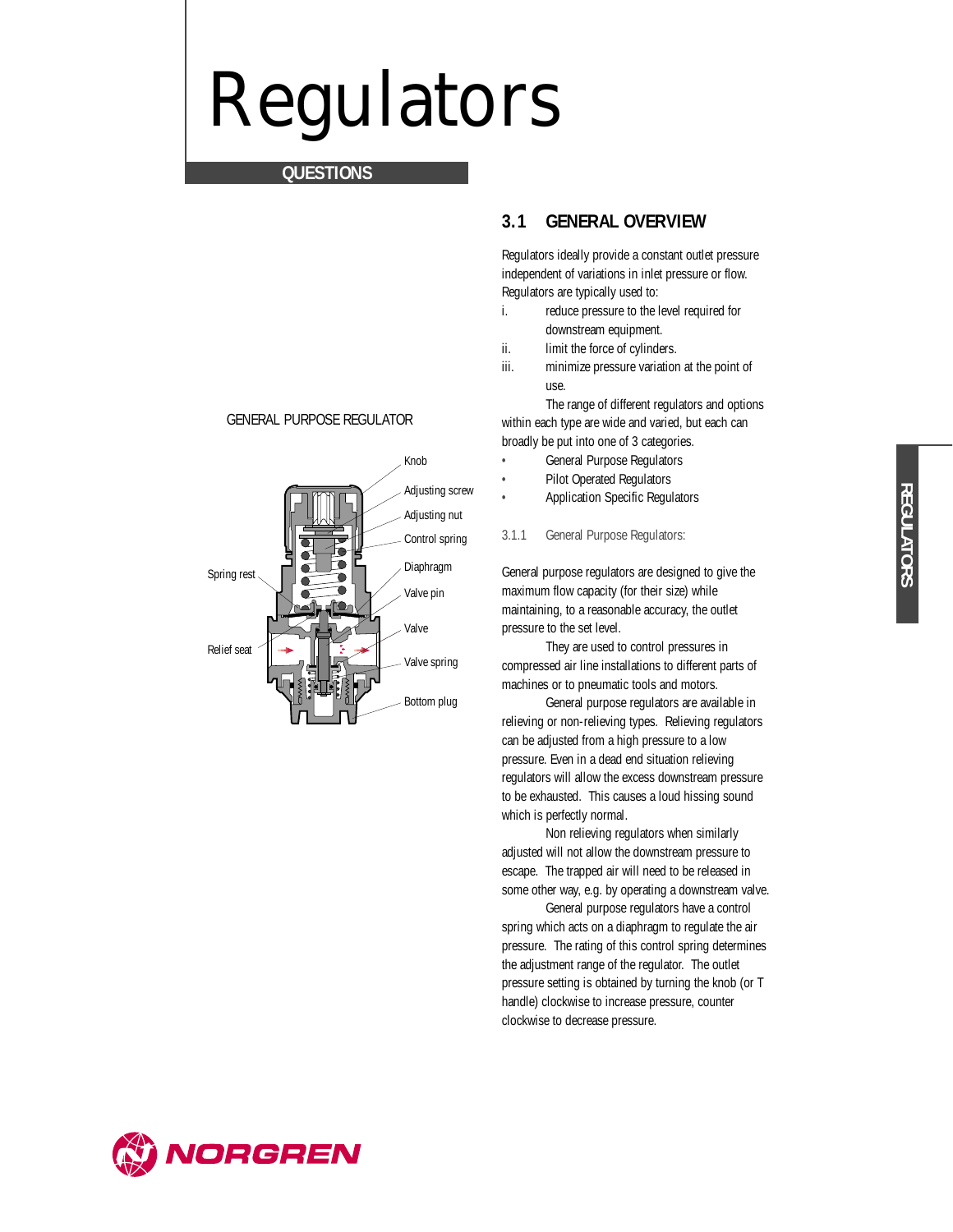#### 3.1.2 Pilot Operated Regulators:

Pilot operated regulators are used in high flow applications and where access to the main regulator is limited or difficult. This type of regulator does not have a control spring to regulate, instead an air pilot signal is used to control the outlet pressure of the main regulator.

This air pilot signal is controlled by a small 'pilot operator' regulator typically of a precision type eg 11-018. The flow through the pilot operator is negligible. The better the pilot, the better the performance from the main regulator.



The pilot signal for the main regulator valve is usually onto a large diaphragm area. This results in pilot operated regulators having better regulation characteristics than spring operated general purpose regulators.

#### 3.1.3 Feedback Pilot Regulators:

For even greater control of the outlet pressure a 'feedback' pilot operator can be used. Here the outlet pressure from the pressure critical point in the system can be fed back to the controlling pilot operated regulator.



Feedback systems are very responsive to downstream pressure requirements. If performance does not meet expectations, consult with Application Engineering.

Very few applications require feedback and it is usually better to recommend a standard 11-400 or a general purpose regulator as a pilot operator.

#### 3.1.4 Application Specific Regulators:

Norgren produces a wide range of application specific regulators, each having some enhanced feature over a general purpose regulator. Some of them are listed below.

| 11-018/-118 -           | extremely accurate outlet pressure<br>control, with high flow for a<br>precision regulator. Requires oil-free<br>air, pre-filtered to 5µm.                                                                |
|-------------------------|-----------------------------------------------------------------------------------------------------------------------------------------------------------------------------------------------------------|
| R38                     | Instrument regulator, aluminum body<br>(also available in stainless steel to<br>NACE standard), excellent<br>regulation, no constant bleed to<br>atmosphere.                                              |
| R <sub>24</sub>         | Good regulation, extremely high<br>relief capacity. Available in spring or<br>pilot operated versions.                                                                                                    |
| R05/R22                 | General purpose regulators with<br>stainless steel bodies to NACE<br>specification.                                                                                                                       |
| R06/R91                 | Brass or plastic bodied specifically<br>for water. Potable and non potable<br>water options available.                                                                                                    |
| Miniature<br>Regulators | Generally based around a<br>modification to a basic R07<br>including low flow (with improved<br>regulation), plastic bodied (for<br>water), different elastomeric<br>materials (for fluid compatibility). |



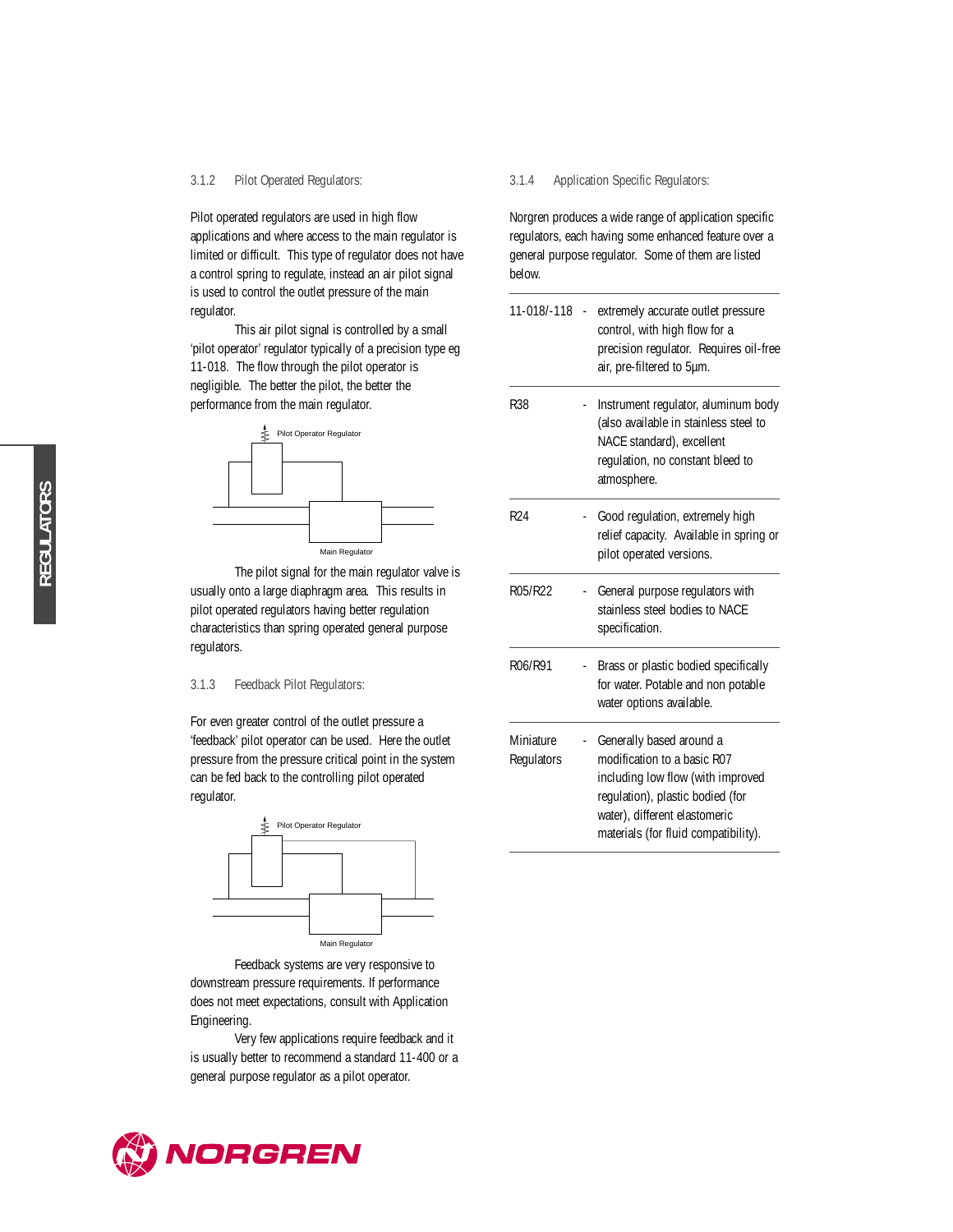## **3.2 WHAT CAN WE PRODUCE?**

3.2.1 Do Norgren Produce Regulators for Inlet Pressure above 400 psig?

The R38, R43 and R18 can accept inlet pressures of up to 450 psig. Norgren has higher pressure regulators for industrial gases up to 3000 psi. Consult Application Engineering for details.

3.2.2 Do we Produce Units for Low/High Temperatures?

Low or high temperature units may be possible in some ranges. Material selection is critical. Consult Air Line for details.

**Note:** changing to viton elastomers does not in itself make a unit suitable for higher temperatures.

3.2.3 Can we Produce Sub-Base Regulators?

The USA R40/R41 pilot and feedback pilot regulators are available. A sub-base R06 is also available.

3.2.4 Can we Produce Manifolding Regulators?

Manifolding regulators are designed to have a straight through primary pressure with secondary outlets at 90 degrees. Norgren has:

- Excelon 72 R72M manifold using Quikclamps.
- R30M Plastic R91 style with integral PIF. Manifold using adapters.
- R06 type brass bodied R06, manifold using fittings.
- 3.2.5 Do we Produce Liquid (water) Regulators?

Norgren has regulators suitable for liquids, primarily water.

These include plastic bodied miniature regulators eg R91G/W and 11-044, as well as brass R06's and R43's.

All are suitable for non potable water some for potable water. Check catalogue sheets for details.

A number of units already have the approval of some water control bodies eg WRC (Water Research Council) UK and NSF USA.

Water regulators can be used with other liquids but it is necessary to check corrosion resistance and material compatibility. Differences in viscosity may effect performance.

Water regulators can be used on air but normally have poorer performance characteristics than air regulators.

#### 3.2.6 Can we do 11-818 Precision Regulators with Gauges?

Yes, we do have some special models, contact Application Engineering for details.

3.2.7 Can we Produce Back Pressure Regulators?

Yes, a back pressure regulator behaves as a very precise relief valve and so controls the rate of relief. With automatic adjustment of its outlet flow to atmosphere the system pressure remains substantially constant. These can be produced as specials.

3.2.8 Can we Produce Reverse Flow Regulators?

Reverse flow regulators allow the outlet pressure to flow back, through the regulator (via an internal check valve) when the inlet pressure is switched off. This is important when the regulator is placed between a valve and cylinder.

This option is available in Excelon 74, 73 and 72 Series and Olympian Plus. The R07, being an unbalanced valve regulator can also be reverse flowed.

## **3.3 ADJUSTMENT MECHANISMS**

3.3.1 What Different Adjustment Mechanisms are Available?

A non-rising knob is the standard adjustment mechanism for most general purpose regulators. A T-handle will provide added leverage and is standard for regulators with 250 psig springs. They are also a common alternative to a knob in applications where the operator is wearing gloves, or has greasy hands.

A slotted adjusting screw enables the customer to adjust using a screwdriver and a hexagonheaded screw is also available. Handwheels can be fitted to most units and are standard on precision regulators.

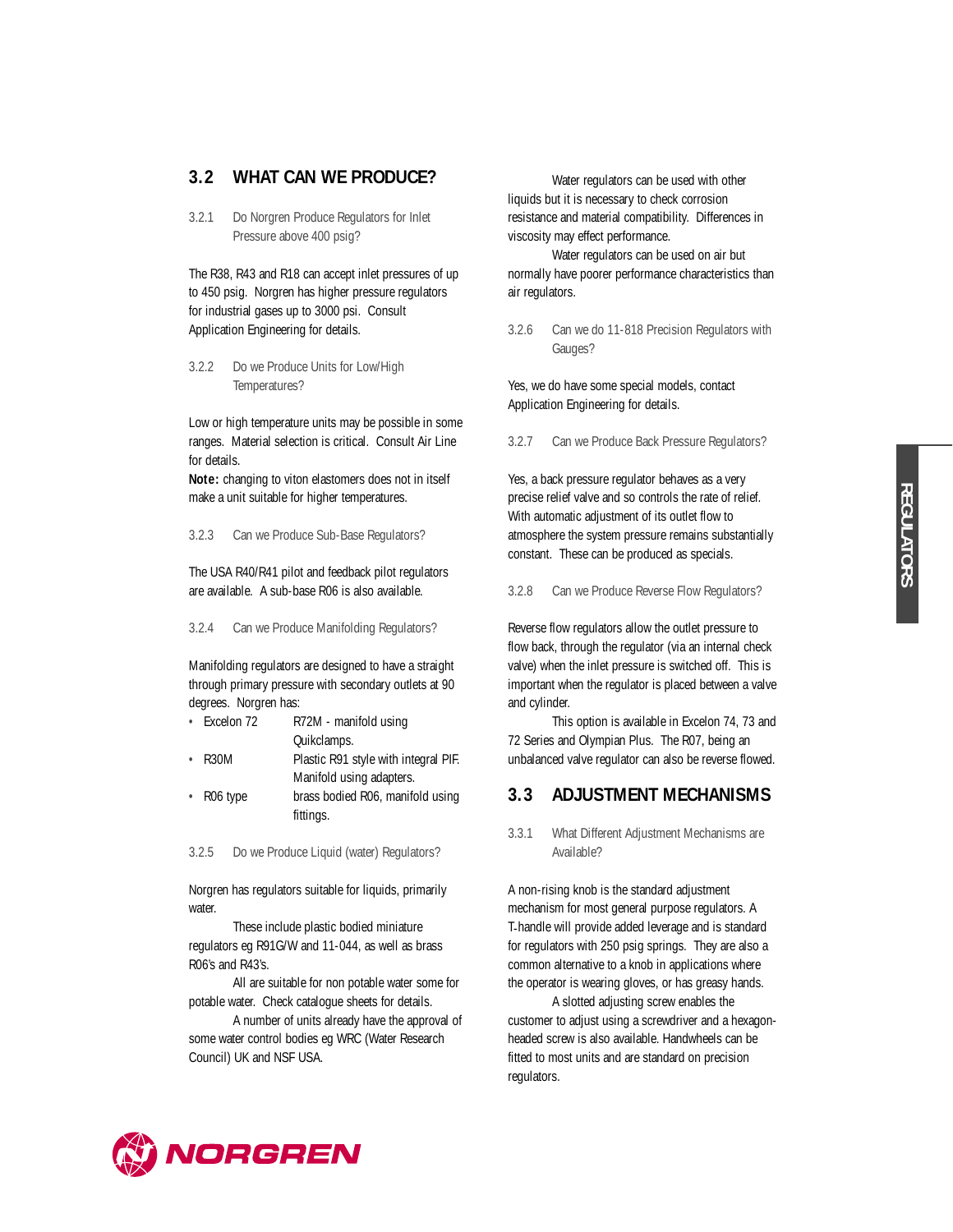3.3.2 What is the Difference between Tamper Resistant, Tamper Evident, and Tamperproof?

Tamper Resistant: a device which makes alterations of set pressure difficult.

Units which normally have a T-bar can have the T-bar replaced by a screw driver slotted adjusting screw over which a metal cap is fitted. In this way the set pressure can be protected from accidental adjustment.

Units with adjusting knobs are made tamper resistant by preventing the knob being pulled into its unlocked position for example:-

- R07 insert self tapping screw through the top of the knob.
- R72/73/74/64 use tamper resistant kit and seal with a padlock or seal wire.

Tamper Evident: shows if the set pressure has been altered by the breaking of a seal.

Tamperproof: something which cannot be tampered with at all. It is difficult to describe anything as tamper proof because if someone is intent on making regulator adjustments then they can always find a way. As a result we do not call our regulators tamper proof.

3.3.3 What Presetting Options are Available?

Most regulators can be 'set' in some way, if in doubt contact Air Line Division as this is generally a factory operation.

- Max Set: unit is modified to prevent the regulator being adjusted above a specified maximum.
- Min Set: unit is modified to prevent the regulator being adjusted below a specified minimum.
- Min/Max Set: unit can only be adjusted between two specified upper and lower units.
- Preset unit outlet pressure is set and
	- (Factory Set): locked prior to despatch. These units are not tamper resistant (unless requested).

### **3.4 REGULATORS IN APPLICATIONS**

3.4.1 Can the Regulators be Adjusted Outside the Recommended Range?

The recommended range is that at which the regulator will perform at its optimum. These are not the maximum and minimum values. Regulators can be set outside these limits. For units which cannot be set outside of a specified range see 3.3.3.

3.4.2 Will Regulators Shut Off?

Yes, screwing the adjustment 'up' (counterclockwise) closes the valve. It is possible to achieve zero psig with a regulator, however they are not designed to fulfill this function. If shut off is required use a shut off valve.

3.4.3 Will Regulators Work Mounted Upside Down?

Regulators can be mounted in any orientation without affecting their function.

3.4.4 How do you Set a Regulator?

Always set on a rising pressure, i.e. on an increasing spring load.

To adjust a regulator from 100 psig to 70 psig, back the regulator off to below 70 psig and adjust back up to the required pressure.

3.4.5 Can Air Regulators be used on Water?

Generally the answer is no for air regulators with balanced valves. It is possible with the R06 type which does not have a balanced valve and is considered dual service. See 3.2.5.

3.4.6 Can we use Air Regulators on other Gases?

Air regulators are generally suitable for use with C02, argon, nitrogen or other inert gases. However units are designed and tested to compressed air standards only (unless specified in the literature) and external leakage rates may vary depending on the gas involved.

Compressed air regulators should never be used with flammable or noxious gases eg LPG, hydrogen etc.

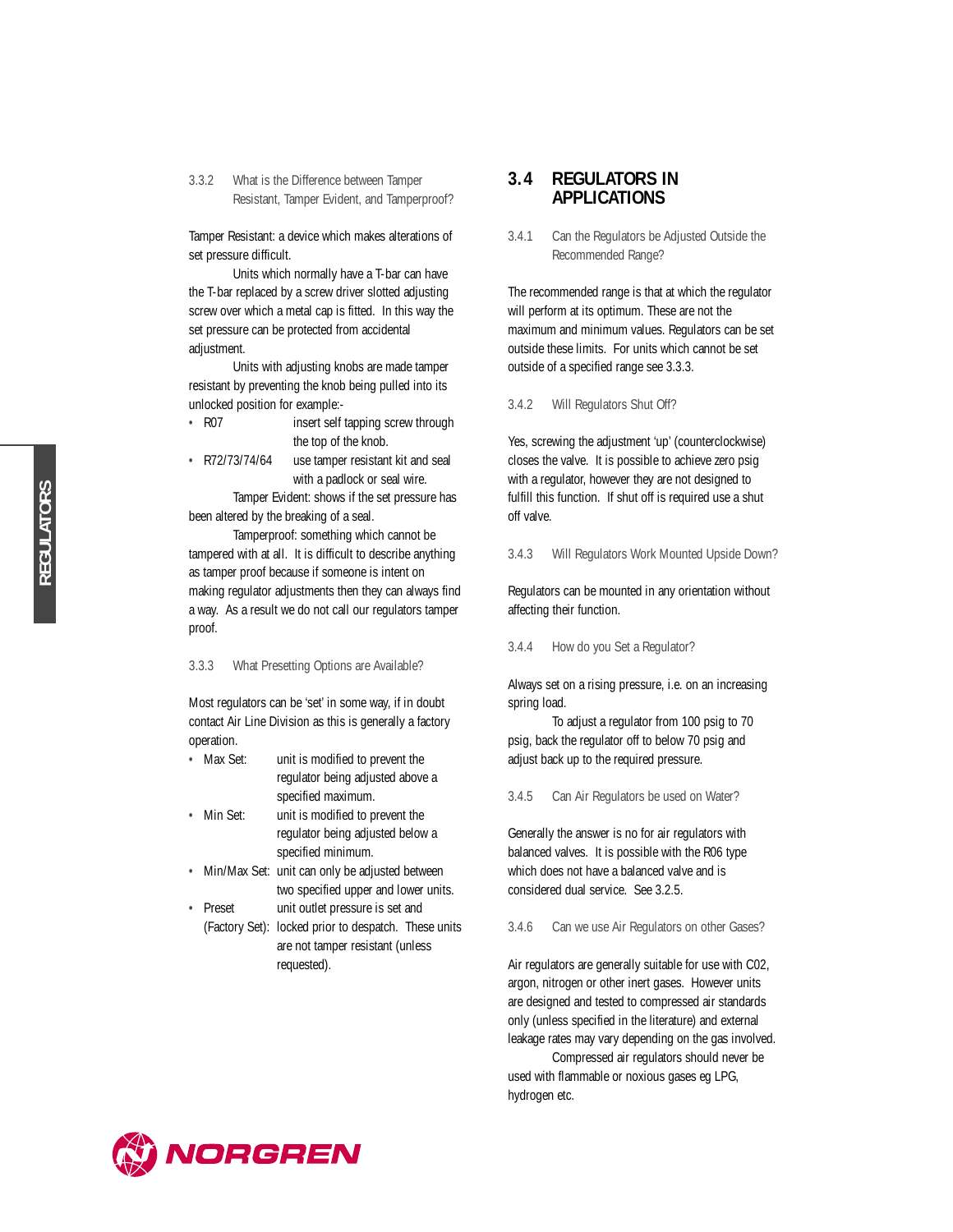#### 3.4.7 Instability - what is it and how can it be prevented?

Instability (humming or whistling) is the rapid cyclic fluctuation of the outlet pressure from around the set pressure.

Instability is ultimately a problem occurring due to the flow path through the regulator or system. The usual solution is to change the regulator characteristics by replacing the control spring with one of a higher rating to increase the force on the diaphragm or changing the diaphragm material.

There is no magic answer, it is a case of trial and error in those applications where instability occurs.

3.4.8 What is a Constant Bleed Regulator?

Constant bleed in regulators is designed to provide improved response. A hissing noise is normal. R24 and 11-018 are all constant bleed regulators.

#### **3.5 PERFORMANCE**

3.5.1 Flow Quoted?

Flow characteristic is the measurement of the flow through the unit for a given deviation from the set outlet pressure.

For example, take a regulator and set the pressure at 90 psig under no flow conditions. As the flow through the unit is increased then the actual outlet pressure falls away from the set pressure. This is called droop (from set). Normally Norgren quotes regulator flow measured under the following conditions: Inlet pressure = 150 psig, set pressure = 90 psig and a 15 psig droop from set.

See note on competition performance in 2.6.1.

#### 3.5.2 What are Regulation Characteristics?

Regulation characteristics show how the outlet pressure from the regulator varies when the inlet pressure varies (under constant or no flow conditions).

For example, take a regulator set at 60 psig outlet pressure, with 150 psig at the inlet. If the inlet pressure reduces, ideally the outlet pressure would remain the same.

However, in regulators with an unbalanced valve (eg R07) the outlet pressure actually increases slightly as the inlet pressure decreases. In regulators with balanced valves this variation is reduced.

Standard regulators have an acceptable deviation for most pneumatic application and customers tend to be interested in regulation characteristics in critical applications only. Where this is so, consider using a precision regulator, or consult Application Engineering about ways to improve the performance of standard regulators.

3.5.3 What is the Repeatability of a Regulator?

Repeatability can be defined in terms of changes in flow, inlet pressure or time. It is important to understand which the customer requires.

- a. *Repeatability with Respect to Changes in Flow:* ie the ability of a regulator to hold a set pressure with increasing or decreasing flow.
- b. *Repeatability with Respect to Time Changes:* ie the ability of a regulator to hold a set pressure over a time period.
- c. *Repeatability with Respect to Inlet Pressure Changes:* ie the ability of a regulator to hold a set pressure with changes in supply pressure.

For more information refer to catalogue graphs, or consult Application Engineering.

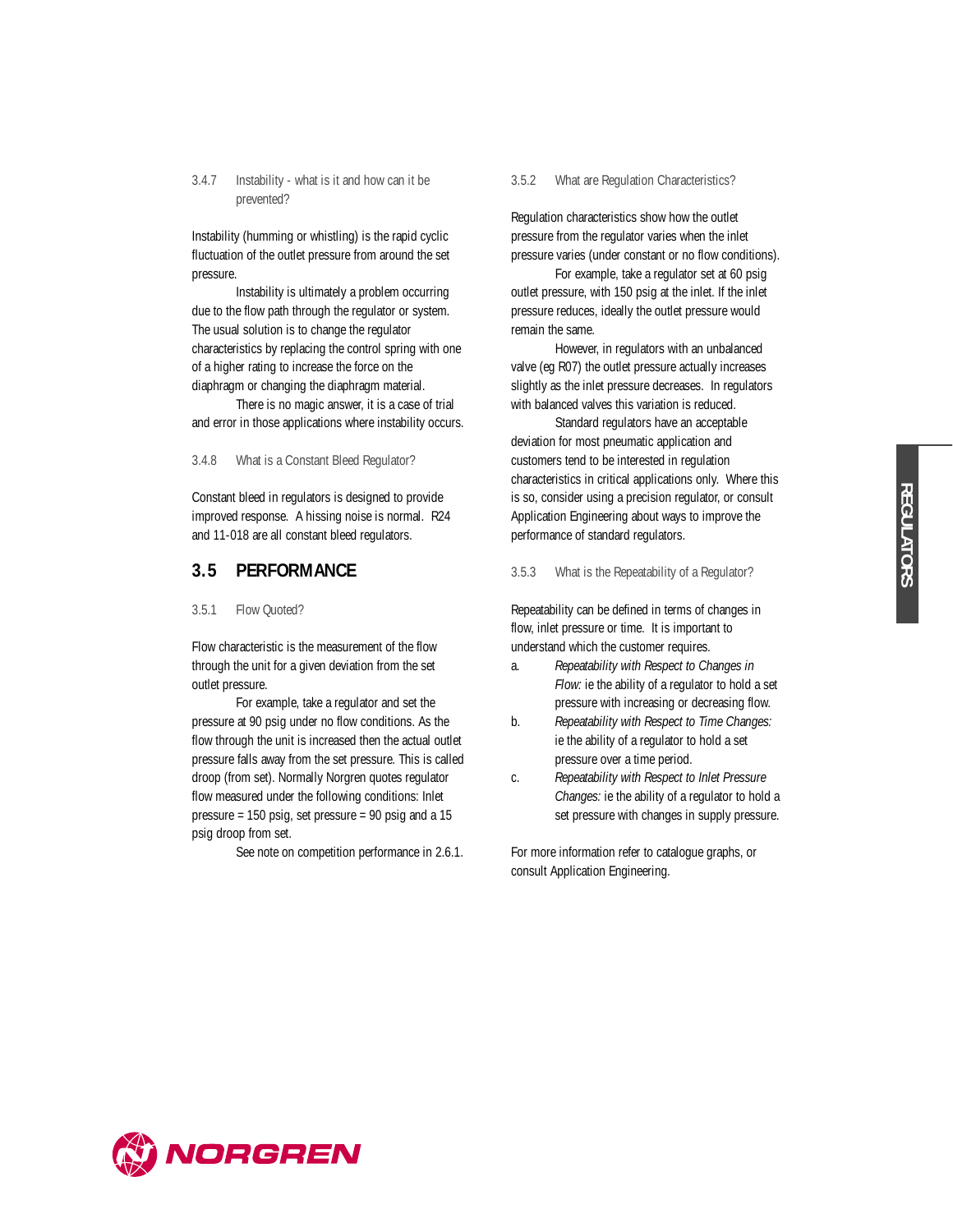## **3.6 SIMPLE REGULATOR TROUBLESHOOTING**

| Problem                                                                          | <b>Problem Cause</b>                                                                                            | Remedy                                                                                                                                                           |
|----------------------------------------------------------------------------------|-----------------------------------------------------------------------------------------------------------------|------------------------------------------------------------------------------------------------------------------------------------------------------------------|
| Regulator creep (increase in<br>secondary pressure due to leak from<br>primary). | Dirty or cut valve elastomers. Nick<br>in valve seat.                                                           | Replace or clean valve. If body or<br>valve seat is damaged it can be<br>replaced on some models. On<br>others replacement of complete<br>regulator is required. |
| Won't relieve secondary pressure.                                                | Non-relieving diaphragm assembly.                                                                               | If this feature is required, replace<br>with relieving type diaphragm<br>assembly.                                                                               |
| Won't reach desired pressure.                                                    | Regulating spring with low spring<br>rate.                                                                      | Use regulating spring with spring<br>rate designed to cover desired range.                                                                                       |
| Excessive leak from relief hole.                                                 | Damaged relief seat. Ruptured<br>diaphragm.                                                                     | Replace diaphragm assembly.                                                                                                                                      |
|                                                                                  | Leakage past valve causing<br>secondary to increase somewhat and<br>open relief seat.                           | Replace or clean valve.                                                                                                                                          |
| Regulator chatter.                                                               | A resonant condition is generally<br>only encountered under a certain set<br>of conditions of flow and pressure | Replace spring with a higher<br>pressure range spring.                                                                                                           |
|                                                                                  | and then only in some applications<br>in which regulator couples with other<br>system components.               | Replace with a piston type regulator<br>since they have less tendency to<br>chatter.                                                                             |
| Regulator difficult to adjust.                                                   | Adjusting screw or knob locking<br>device in locked position.                                                   | Pull to unlock knob and adjust; push<br>knob to lock                                                                                                             |
|                                                                                  |                                                                                                                 | Threaded adjusting screws: loosen<br>lock nut, remove adjusting screw,<br>clean thread and lubricate.                                                            |
|                                                                                  | Contaminants in adjusting screw<br>threads.                                                                     | Place some lubricant on tip of screw.                                                                                                                            |



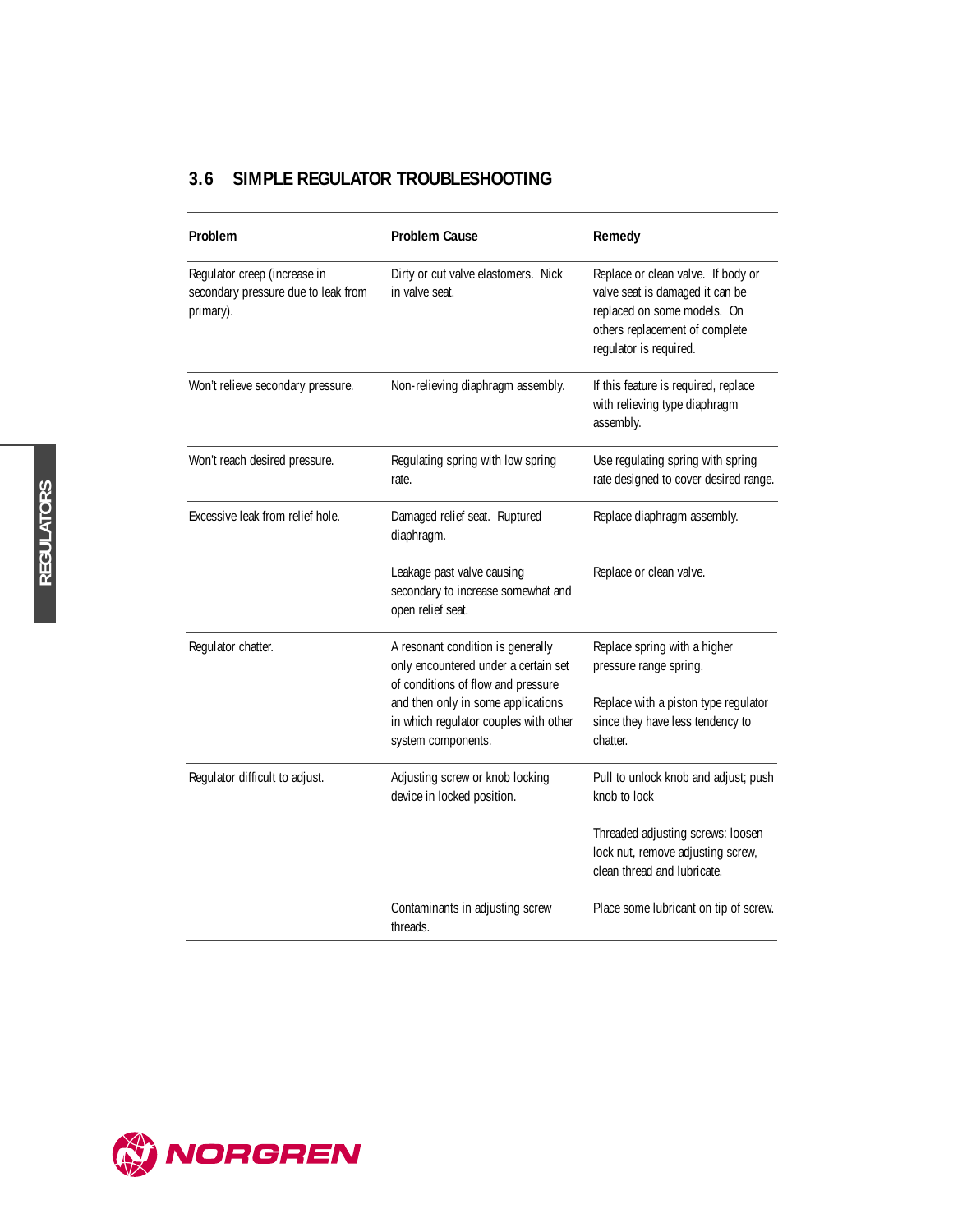# Filter/Regulators

## **CONTENTS**

- **4.1 GENERAL OVERVIEW**
- **4.2 PERFORMANCE CHARACTERISTICS**

## **4.3 SPECIALS**

- 4.3.1 Can we do a coalescing Filter/Regulator?
- 4.3.2 Can we do special materials?

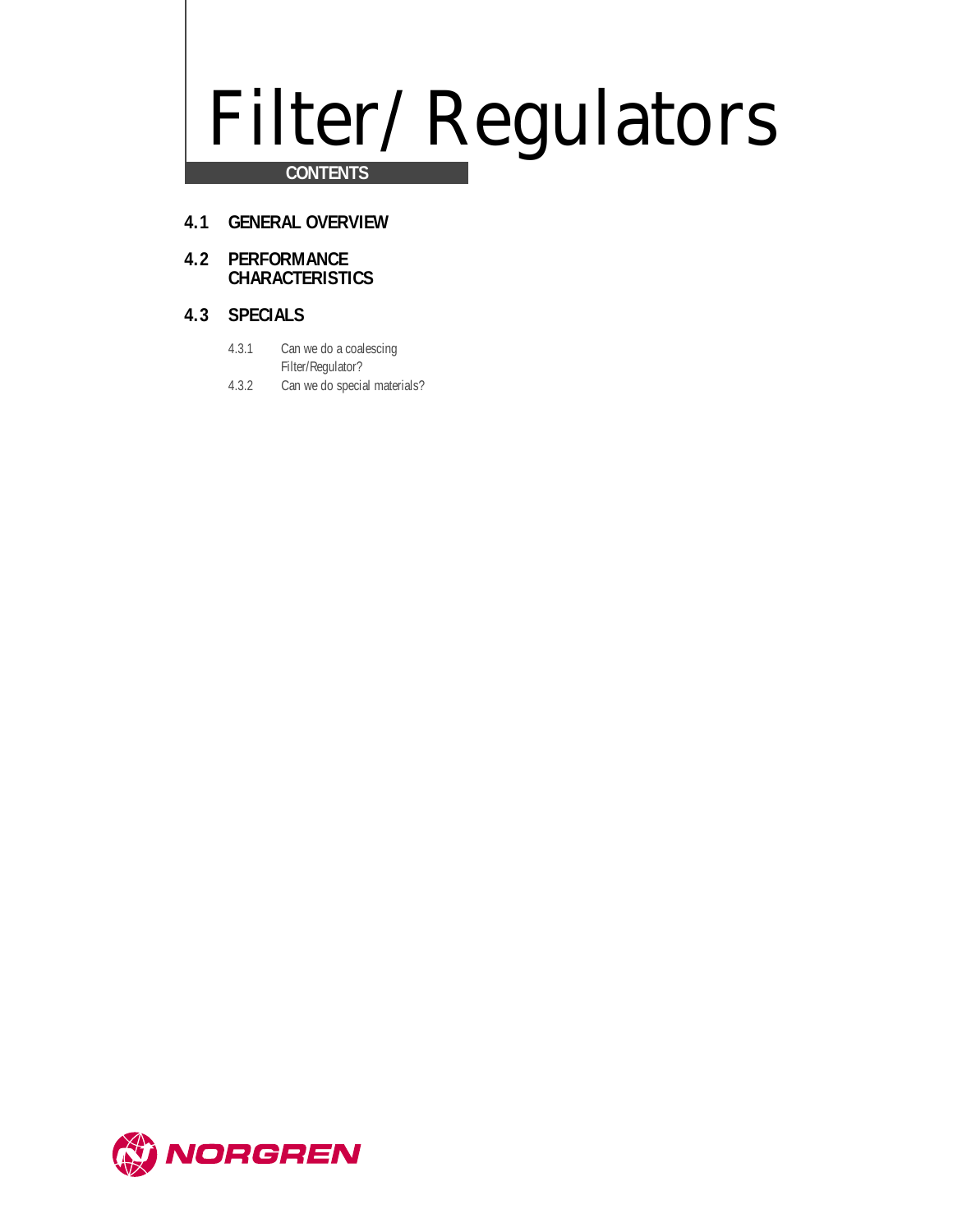## Filter/Regulators

## **QUESTIONS**

#### GENERAL PURPOSE FILTER/REGULATOR



## **4.1 GENERAL OVERVIEW**

Filter/regulators combine the features of a filter and regulator with a single compact body.

Air passes through the filter section first removing water and particle contaminants, and is then regulated by the top regulator section.

See individual filter and regulator sections for details.

## **4.2 PERFORMANCE CHARACTERISTICS**

The regulator section of the filter/regulator determines the flow and regulation characteristics of the unit.

Flow is therefore measured in terms of pressure droop from set pressure (see regulators) and not flow versus pressure drop as in a filter.

Regulation characteristics are determined in the same way as regulators.

## **4.3 SPECIALS**

4.3.1 Can we do a Coalescing Filter/Regulator?

Yes. We have a B39 unit in the 07 Series. Other sizes could be considered for volume customers.

4.3.2 Can we do special materials?

Units are available in stainless steel (B05 and B38) for harsh environments and process applications.

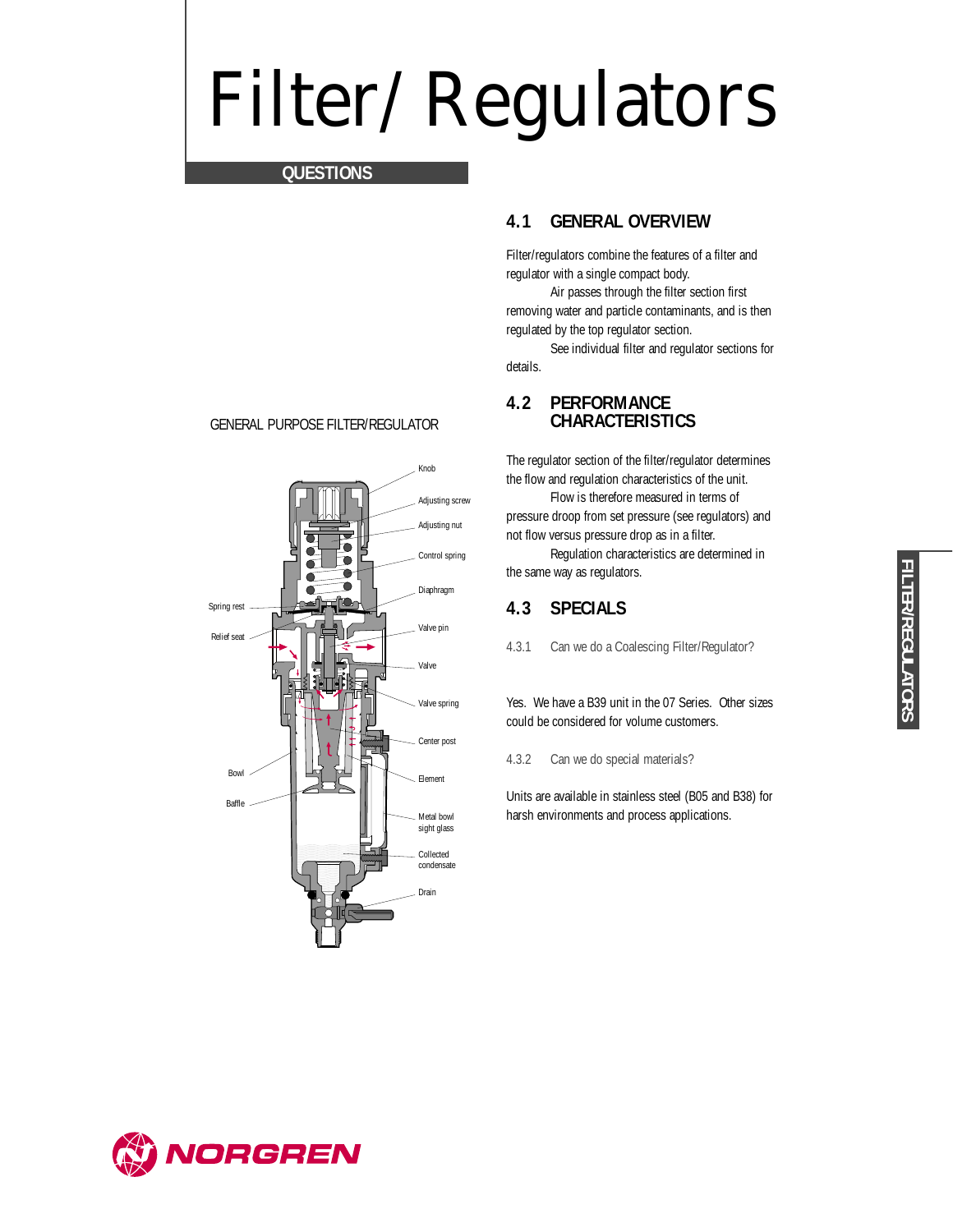## Lubricators

## **CONTENTS**

## **5.1 GENERAL OVERVIEW**

### **5.2 WHAT ARE THE DIFFERENCES BETWEEN MICRO-FOG AND OIL-FOG?**

- 5.2.1 Oil-Fog
- 5.2.2 Micro-Fog
- 5.2.3 Can Oil-Fog and Micro-Fog Units be Converted?

## **5.3 SETTING LUBRICATOR DRIP RATES**

- 5.3.1 What is the Correct Drip Rate Setting?
- 5.3.2 Can the Drip Rate be Shut Off?

## **5.4 FILLING METHODS**

- 5.4.1 Oil-Fog and Micro-Fog Lubricators
- 5.4.2 Remote Fill Devices
- 5.4.3 Quick Fill Nipples

## **5.5 OPTIONS AND ACCESSORIES**

- 5.5.1 Where can Liquid Level Switches be Fitted?
- 5.5.2 Where can Remote Fill and Liquid Level Switches be Fitted?
- 5.5.3 How do Liquid Level Switches Work?

## **5.6 LARGE TANKS/RESERVOIRS**

5.6.1 Which Units have Large Tanks/Reservoirs

## **5.7 APPLICATION SPECIFIC UNITS**

- 5.7.1 Do we Make Bearing Lubricators?
- 5.7.2 What is a Fixed Venturi Lubricator?

## **5.8 OILS**

- 5.8.1 What Oils are Recommended?
- 5.8.2 Can Non-Recommended Oils be Used?

## **5.9 SIMPLE TROUBLESHOOTING**

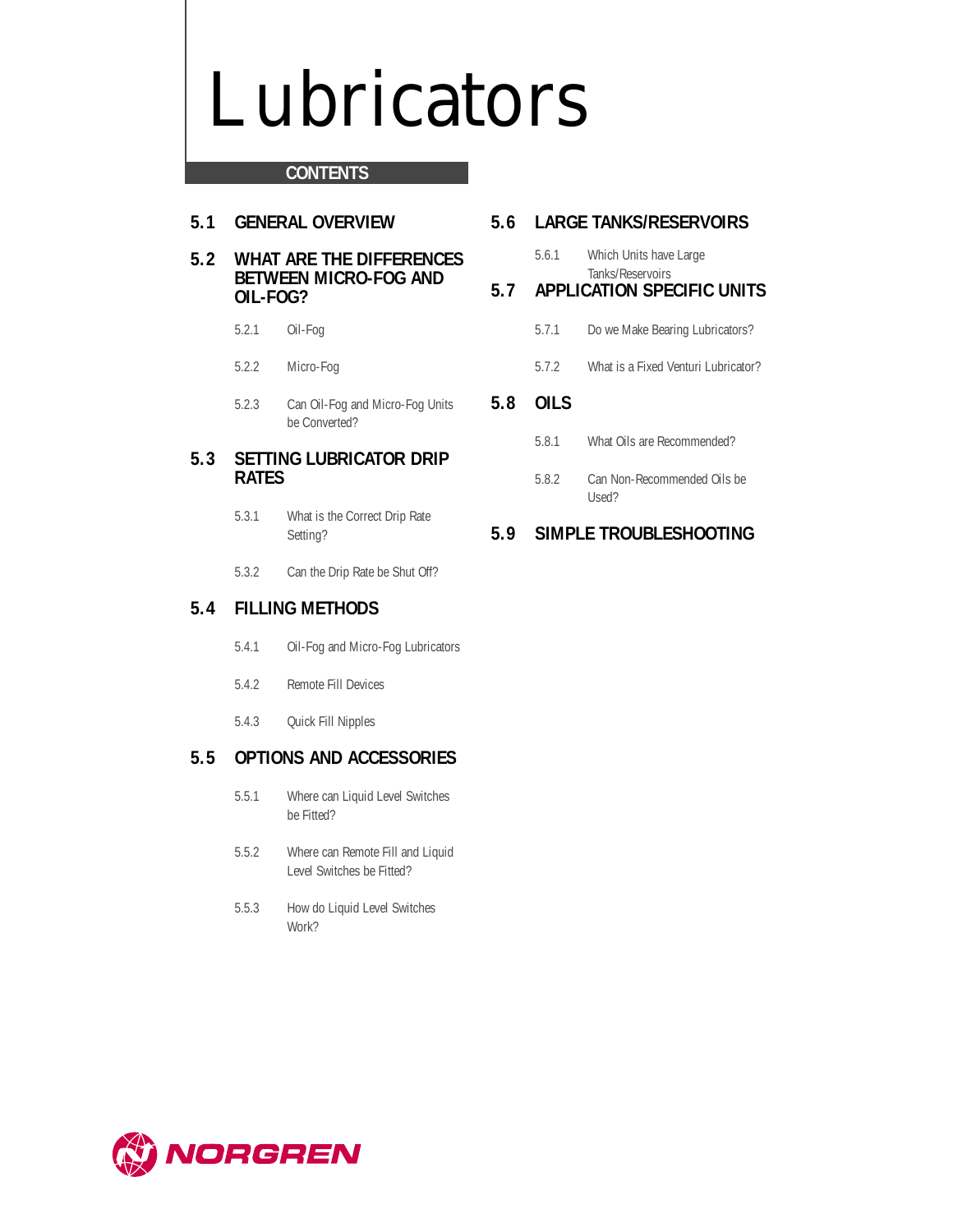## Lubricators

## **QUESTIONS**

OIL-FOG LUBRICATOR



### MICRO-FOG LUBRICATOR



## **5.1 GENERAL OVERVIEW**

Norgren manufactures two main types of lubricators: Oil-Fog and Micro-Fog. These units are mounted directly into the pipe and add small amounts of oil to the air flowing through them.

#### *Oil Fog-Lubricators:*

All the oil droplets seen in the sight dome are added directly into the air flow. This results in relatively large oil droplets passing downstream, suitable for heavy lubrication applications eg single cylinders and tools. Most competitive in line lubricators are of the Oil-Fog type.

#### *Micro-Fog Lubricators:*

The oil droplets seen in the sight dome are atomized and collected in the area above the oil in the bowl. The smaller lighter particles are drawn into the air flow and pass downstream.

As a result typically only 10% of the oil seen as drops in the sight dome is passed downstream. The remainder falls back into the oil reservoir. Consequently, drip rate settings are somewhat higher than their Oil-Fog equivalent. This makes setting much easier, particularly in low flow applications.

The fine Micro-Fog oil particles can travel long distances through complex pipe work making Micro-Fog lubricators suitable for multiple valve and cylinder circuits.

### **5.2 WHAT ARE THE DIFFERENCES BETWEEN MICRO-FOG AND OIL-FOG?**

#### 5.2.1 Oil-Fog:

- Large oil particles not as fine as micro-fog.
- All oil drips seen in sight domes are delivered downstream.
- For applications over short distances.
- Should be mounted at same level or higher than device being lubricated.
- Standard bowls can be filled under pressure. (Not on rapid cycle units).
- Suitable for heavy lubrication applications eg single large cylinders and tools.
- Has a flow sensor which provides constant oil output density for varying flows.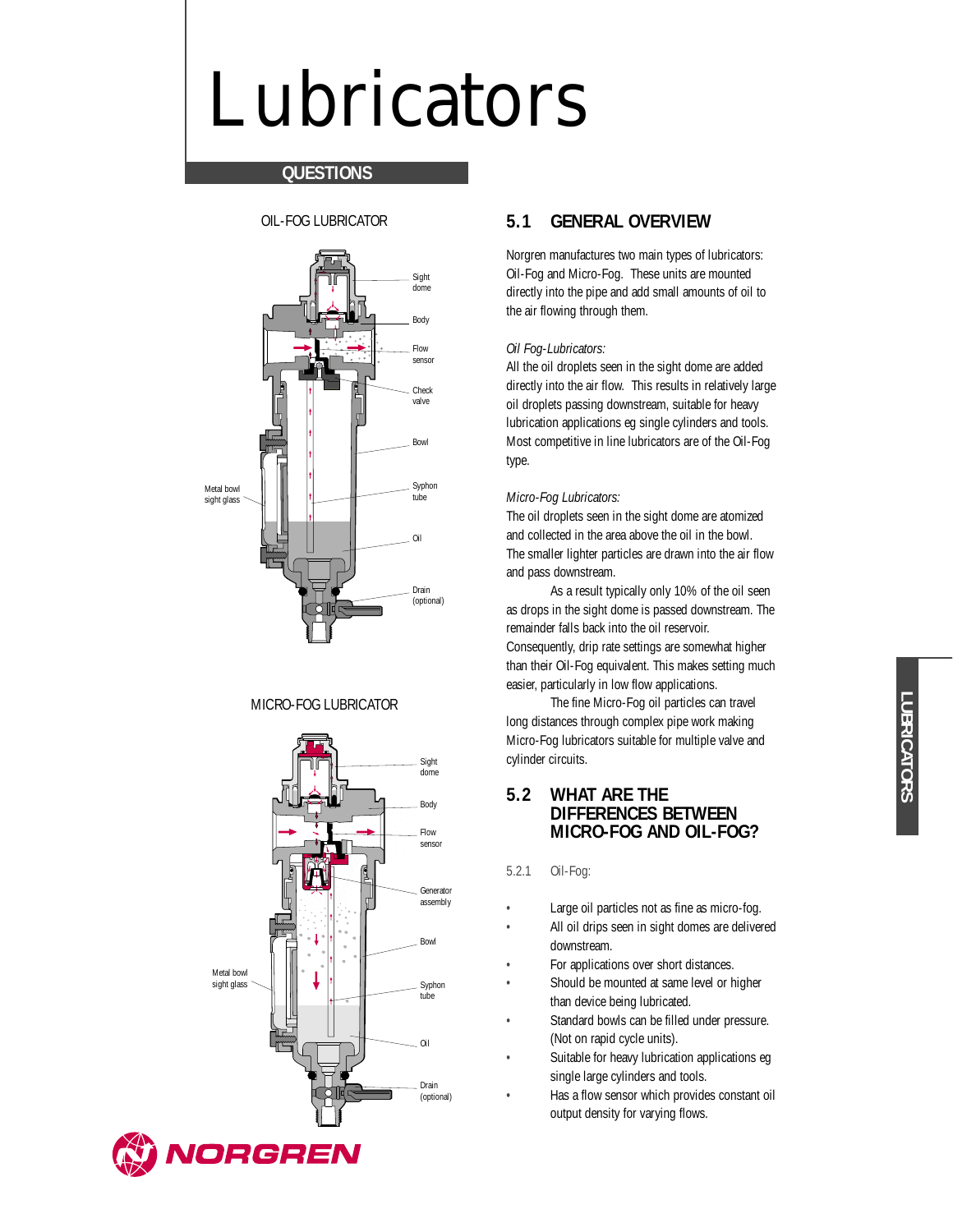#### 5.2.2 Micro-Fog:

- Small oil particles; less than 2 micron.
- Only 10% of 'drip rate' is delivered downstream as active lubricant (remainder is returned to main oil reservoir).
- High drip rates make drip setting easier in low flow applications.
- Can be mounted above or below the point of application.
- Cannot be filled without shutting off upstream air (unless a quick fill cap or remote fill device is used).
- For use with lengthy air lines, multiple valve and cylinder circuits.
- Has a flow sensor to provide an almost constant oil output density for varying flows.

5.2.3 Can Oil-Fog and Micro-Fog Units be Converted?

Generally not, simply changing a green (Oil-Fog) sight dome for a red (Micro-Fog) sight dome does not change the function.

Some lubricators are designed around a cartridge insert. In this case it may be possible to swap the cartridge and sight domes to change the function.

## **5.3 SETTING LUBRICATOR DRIP RATES**

5.3.1 What is the Correct Drip Rate Setting?

The drip rate will depend on the application, the amount of lubrication required, the flow through the lubricator and the lubricator type.

In Micro-Fog lubricators only 10% of the droplets in the sight dome are carried downstream. The drip rate in Micro-Fog lubricators therefore tends to be much higher.

The following table can be used to estimate drip rate for required flow. This is very much a rule of thumb. In practice it is necessary to fine tune the oil drip rate in each application.

| <b>Typical Drip Rate</b><br>per Minute<br>Micro-Fog | <b>Typical Drip Rate</b><br>per Minute<br>Oil-Fog | Approx<br><b>Flow</b><br>scfm $(dm^3/s)$ |
|-----------------------------------------------------|---------------------------------------------------|------------------------------------------|
| 20                                                  | 2                                                 | 10(5)                                    |
| 40                                                  | 4                                                 | 20 (10)                                  |
| 60                                                  | 6                                                 | 30(15)                                   |
| 80                                                  | 8                                                 | 40 (20)                                  |
| 100                                                 | 10                                                | 50(25)                                   |
| 120                                                 | 12                                                | 60 (30)                                  |

#### 5.3.2 Can the Drip Rate be Shut Off?

In lubricators with needle valve type sight dome, yes.

Some Norgren sight domes use a felt pad which is soaked in oil at the point where the drops are formed. With this type of sight dome the oil droplets cease once the felt pad dries out.

With the new style dome (L72/73/74 and L07) complete shut off is not possible. Minimum adjustment for the drip rate is around 1 drop per minute.

## **5.4 FILLING METHODS**

#### 5.4.1 Oil-Fog and Micro-Fog Lubricators:

The standard Oil-Fog lubricators can be filled under pressure ie without switching off the upstream air. When a fill plug is removed a check valve in the lubricator body isolates the inlet pressure from the bowl and the reservoir will depressurize. The lubricator can then be filled with oil. When the fill plug is replaced, the reservoir will re-pressurize.

The standard Micro-Fog unit can only be filled without isolating the upstream pressure if a remote fill or quick fill nipple accessory is fitted. To remove the fill plug of a Micro-Fog lubricator whilse under pressure can be dangerous. If in doubt shut off the upstream air!

#### 5.4.2 Remote Fill Devices:

The remote oil fill system provides a means of filling from a remote fill point, a single lubricator or a bank of lubricators manifolded together. The remote fill point may be connected to a portable reservoir or to a centralized, permanent

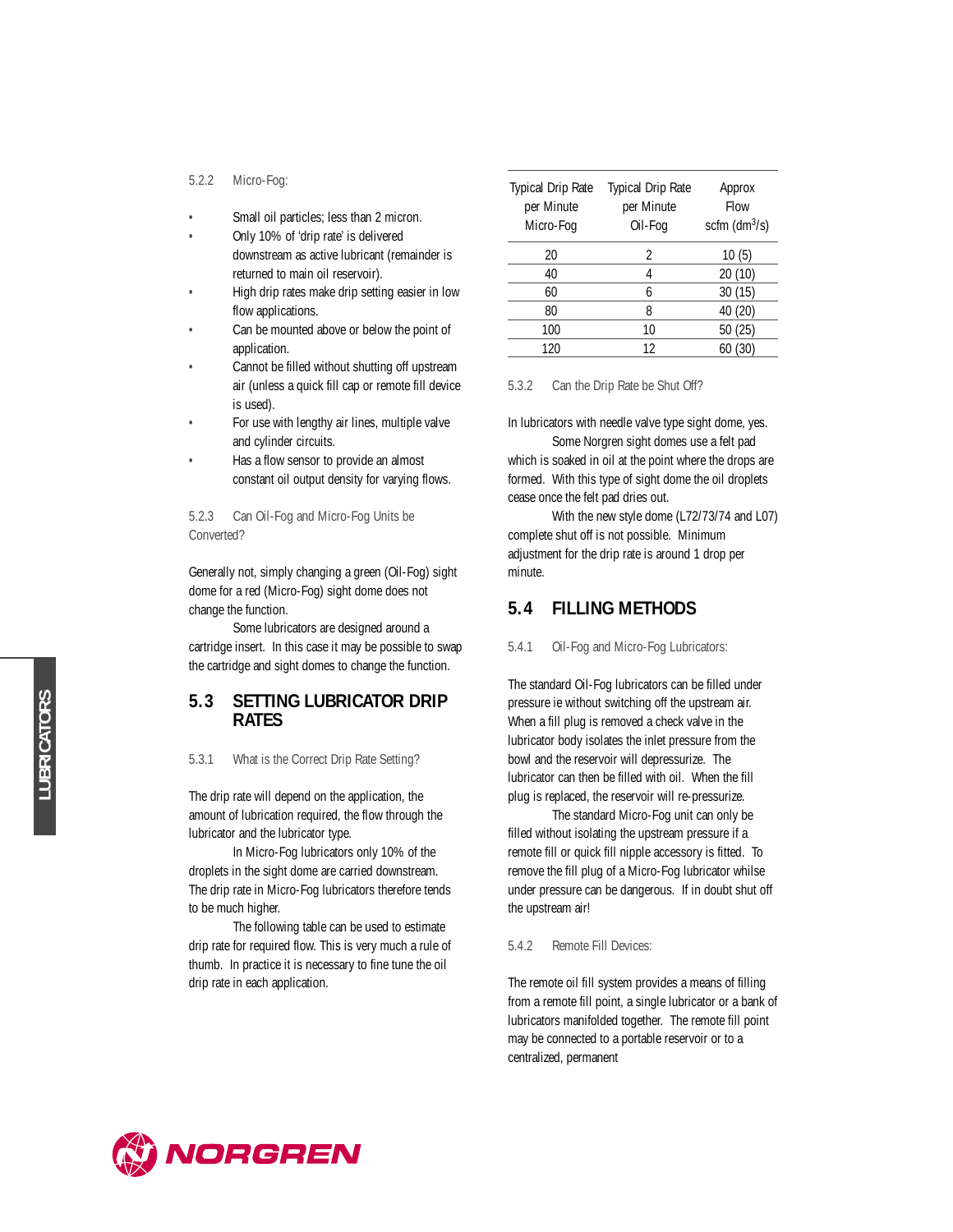reservoir. A portable reservoir permits the use of different lubricants in different groups of lubricators to suit the requirements of the machinery being lubricated. The lubrication oil must be fed in at a higher pressure than exists in the bowl.

The devices are NOT intended for connection to an oil feed line which is under constant pressure from a pump or pressurized reservoir. The device cannot reset until the pressure is removed. Such lines are a potential safety hazard if they should leak or become broken.

5.4.3 Quick Fill Nipples:

The quick fill system is an alternative which allows ease of filling a single Micro-Fog or Oil-Fog lubricator without switching off the mains air (on some units the quick fill nipple replaces the filler plug).

To fill the lubricator, a quick fill connector piped to a portable oil reservoir is snapped in place over the quick fill nipple. The main oil reservoir can now be pumped (or pressurized) to a pressure greater than the lubricator bowl and the lubricator filled.

## **5.5 OPTIONS AND ACCESSORIES**

5.5.1 Where can Liquid Level Switches be Fitted?

Liquid level detection methods can be attached to the 1 quart bowl and 2 & 5 gallon tanks.

5.5.2 Where can Remote Fill and Liquid Level Switches be Fitted?

The smaller bowls, L73 and up, are all capable of either remote fill or liquid level detection (but not both at the same time!). The 2 quart and 2 & 5 gallon tanks only can have the liquid level switches fitted.

5.5.3 How do Liquid Level Switches Work?

Liquid level switches are bipolar reed switches which change state when the float rises and falls.

Liquid level switches are normally connected to give an electrical signal when the float falls (ie when the liquid level is too low). In critical applications the logic could be reversed. Maximum and minimum settings are possible too.

## **5.6 LARGE TANKS/RESERVOIRS**

5.6.1 Which Units have Large Tanks/Reservoirs?

All units in basic 1/2" and above have optional larger bowls/tanks.

Olympian Plus and Excelon 74 are limited to 1 quart as standard. For 2 and 5 gallon capacity use 15/17 Series, or the 10-028/-076 (2") lubricators.

## **5.7 APPLICATION SPECIFIC UNITS**

#### 5.7.1 Do we Make Bearing Lubricators?

These are aerosol type lubricators. These lubricators use air to get the oil to the point of lubrication, however the tool or application is not powered by the air. Although produced by Norgren, systems for their application are designed and sold by Engineering and General Lubrication Systems.

#### 5.7.2 What is a Fixed Venturi (Bi-Directional) Lubricator?

Standard Norgren lubricators use a flow sensor to achieve constant oil density with varying flows. In some applications high flow is more important than constant density and a fixed venturi can be used instead of a flow sensor. It may also be useful in systems with rapid cycling. Consult Air Line for more details.

## **5.8 OILS**

#### 5.8.1 What Oils are Recommended?

Recommended oils fall into 2 categories:-

- 1 Oils recommended for use with all Norgren units (valves, cylinders, fittings and FRL's).
- 2 Oils which can be used with Norgren lubricators but not necessarily with other Norgren equipment.

Refer to Norgren technical literature for recommended lubricants.

5.8.2 Can Non-Recommended Oils be Used?

Some oils can be tested for suitability, but Norgren cannot be responsible for use of non-recommended lubricants.

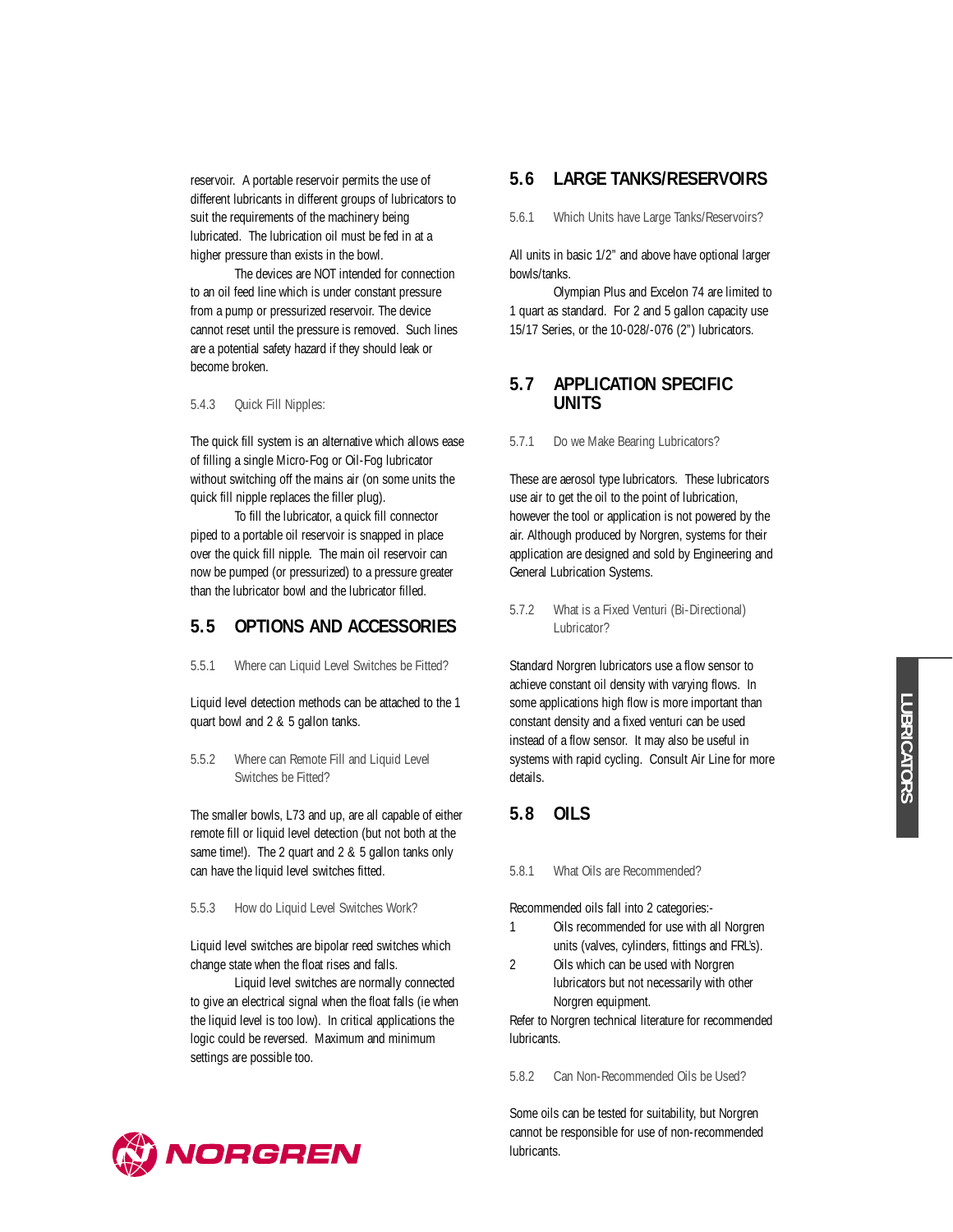| Problem                         | <b>Possible Cause</b>                | Remedy                                                                                        |
|---------------------------------|--------------------------------------|-----------------------------------------------------------------------------------------------|
| No Drip Rate                    | Oil adjustment knob fully clockwise. | Readjust knob.                                                                                |
|                                 | Low oil level.                       | Check oil level.                                                                              |
|                                 | Airflow through lubricator too low.  | Use smaller size lubricator.                                                                  |
|                                 |                                      | Remove bowl and sight feed<br>adjustment dome and clear syphon<br>tube.                       |
|                                 | Blocked oil filter screen.           | Remove sight feed adjustment dome<br>and clean or replace screen located<br>in dome assembly. |
|                                 | Air leaks.                           | Check bowl, filler plug and sight<br>dome seals. Tighten if necessary.                        |
| Oil Foaming                     | Over aeration.                       | Check bowl seals for slight leaks.                                                            |
| Oil Emulsified                  | Water in lubricator.                 | Fit filter immediately upstream.                                                              |
| Drip Rate changes after setting | Fade.                                | Readjust drip rate.                                                                           |

## **5.9 SIMPLE LUBRICATOR TROUBLESHOOTING**

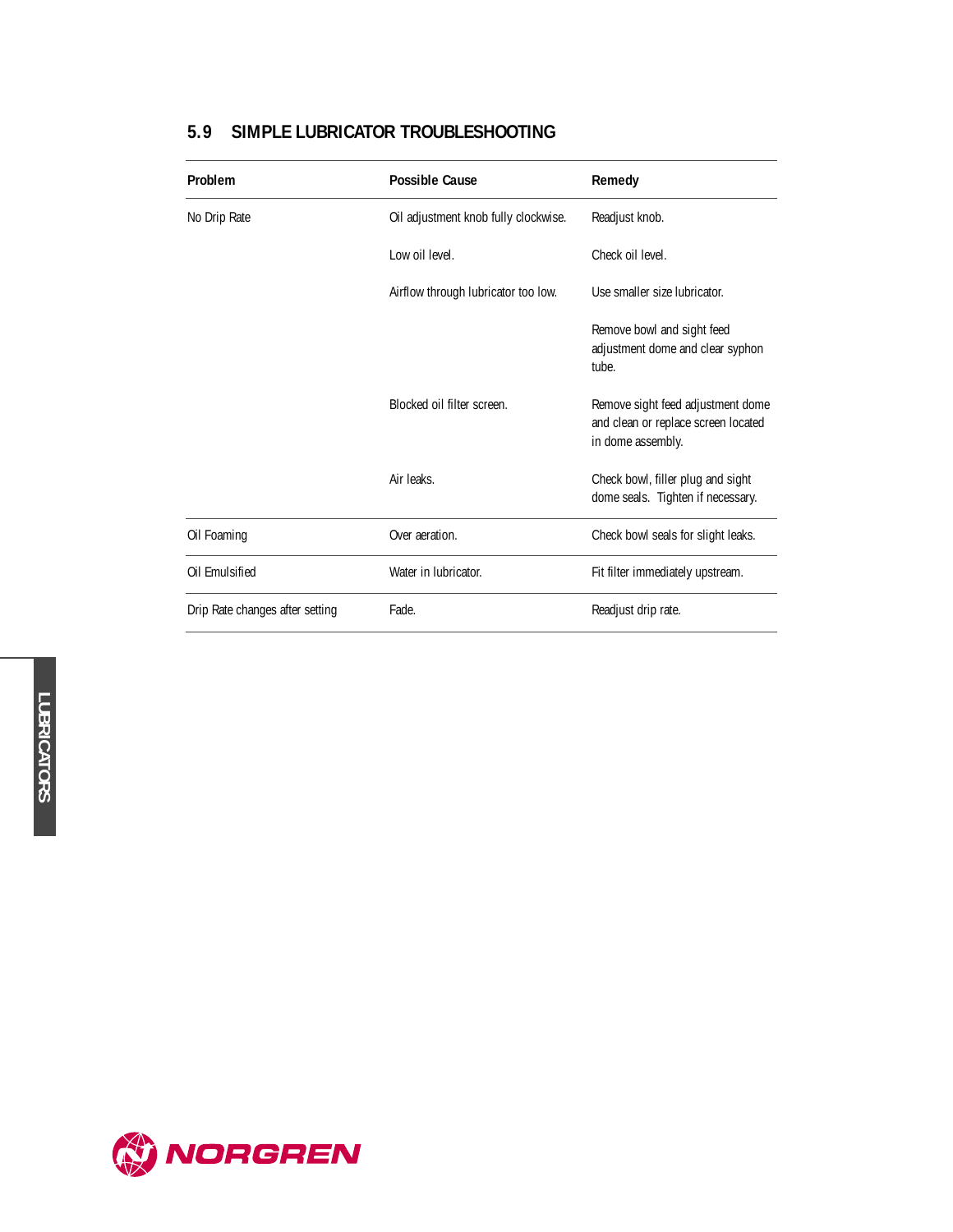## Control Valves

## **CONTENTS**

## **6.1 SOFT START/DUMP VALVES**

- 6.1.1 What Sizes are Available?
- 6.1.2 What Operators are Available?
- 6.1.3 Do we have an Emergency Dump?
- 6.1.4 How Fast/Slow can it go?
- 6.1.5 What is the Minimum Operating Pressure?
- 6.1.6 Will the Unit Soft Start Only?
- 6.1.7 Will the Unit Dump Only?

## **6.2 EXCELON VALVES**

- 6.2.1 What Versions are Available?
- 6.2.2 Are the Excelon Valves Direct Ported?

## **6.3 SHUT OFF VALVES**

- 6.3.1 What Options are Available?
- 6.3.2 Can they be Locked?
- 6.3.3 What is Patented about the T64/T74?
- 6.3.4 Why are the Blades Different Colors?
- 6.3.5 Do we have Downstream Shut Off Valves?
- 6.3.6 Is there a Shut Off which Fits Between Yokes in Olympian Plus?
- 6.3.7 Can I Use an Upstream Shut Off Downstream?

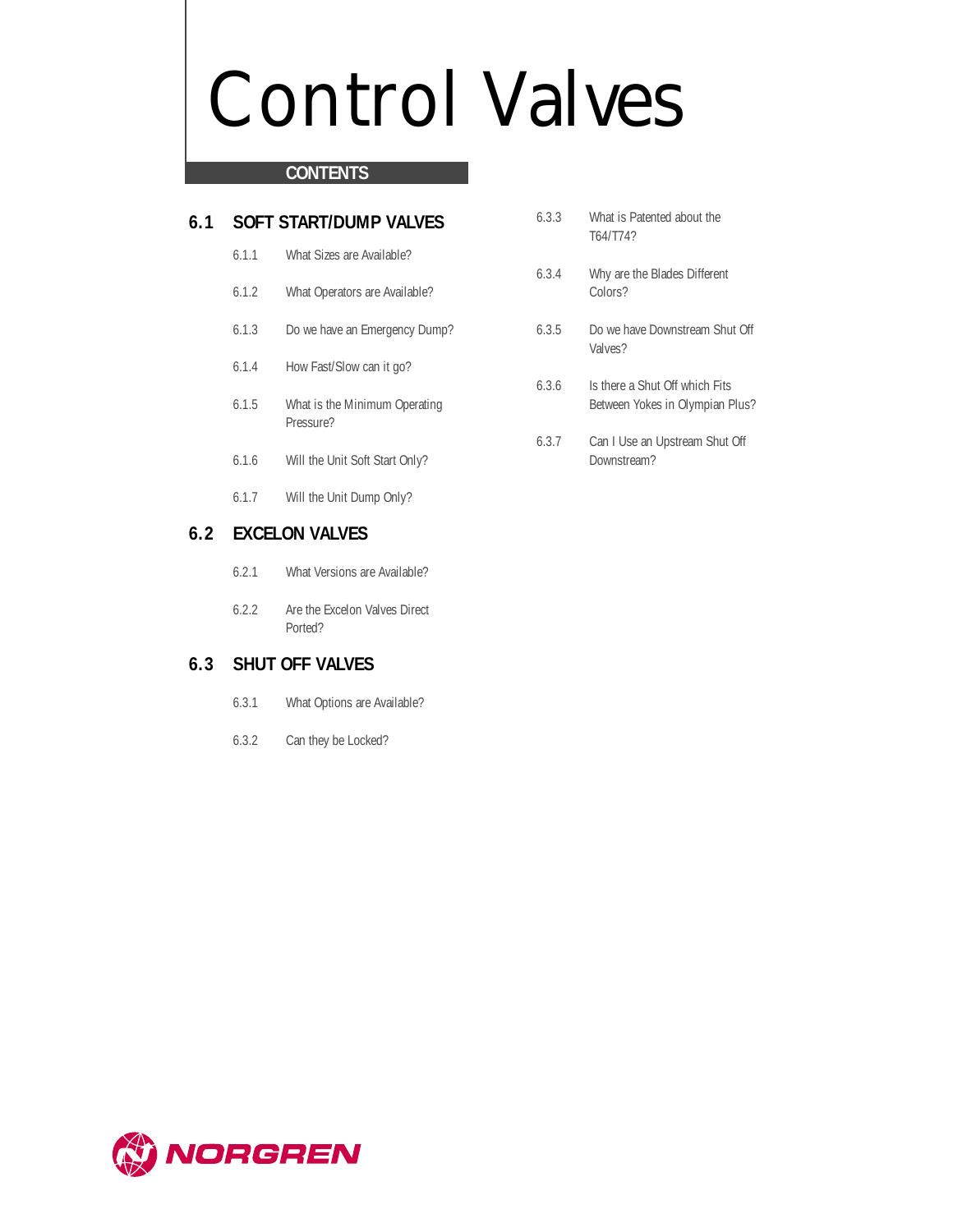## Control Valves

## **QUESTIONS**

OLYMPIAN PLUS P64F SOFT START/DUMP VALVE



### EXCELON P72F SOFT START/DUMP VALVE



## **6.1 SOFT START/DUMP VALVES**

6.1.1 What Sizes are Available?

We can do units in 1/4" through 11/2" actual port size, based on Excelon 72 (1/4 - 3/8), Olympian Plus 64 (1/4 - 3/4), Excelon 74 (3/8 - 3/4) or the new P68F (3/4 - 11/2").

6.1.2 What Operators are Available?

All valves have air pilot, 22mm solenoid and CNOMO solenoid options. In addition the P68F can use the Webber Excel 32mm solenoid.

6.1.3 Do we have an Emergency Dump?

Yes. The P64F/P74F have an optional dump slide with a yellow handle, used to break the pilot signal and dump the downstream system. The slide can be locked out using a standard 8mm padlock or lockout hasp. The P68F has a dump handle as standard (optional without). Again this can be locked out.

#### 6.1.4 How Fast/Slow can it go?

The snap point where full pressure kicks in is fixed for a given line pressure. You can control the time between signalling the valve and the snap by using the needle valve adjuster. Refer to catalogue sheet for minimum/maximum times, which will depend on the downstream system volume.

6.1.5 What is the Minimum Operating Pressure?

The snap action requires a minimum line pressure of 44 psig (3 bar).

6.1.6 Will the Unit Soft Start Only?

The combined function valves are not intended for use as soft start only. If you need such a valve use the Excelon 74 individual valves, or the AOY poppet valves for Olympian.



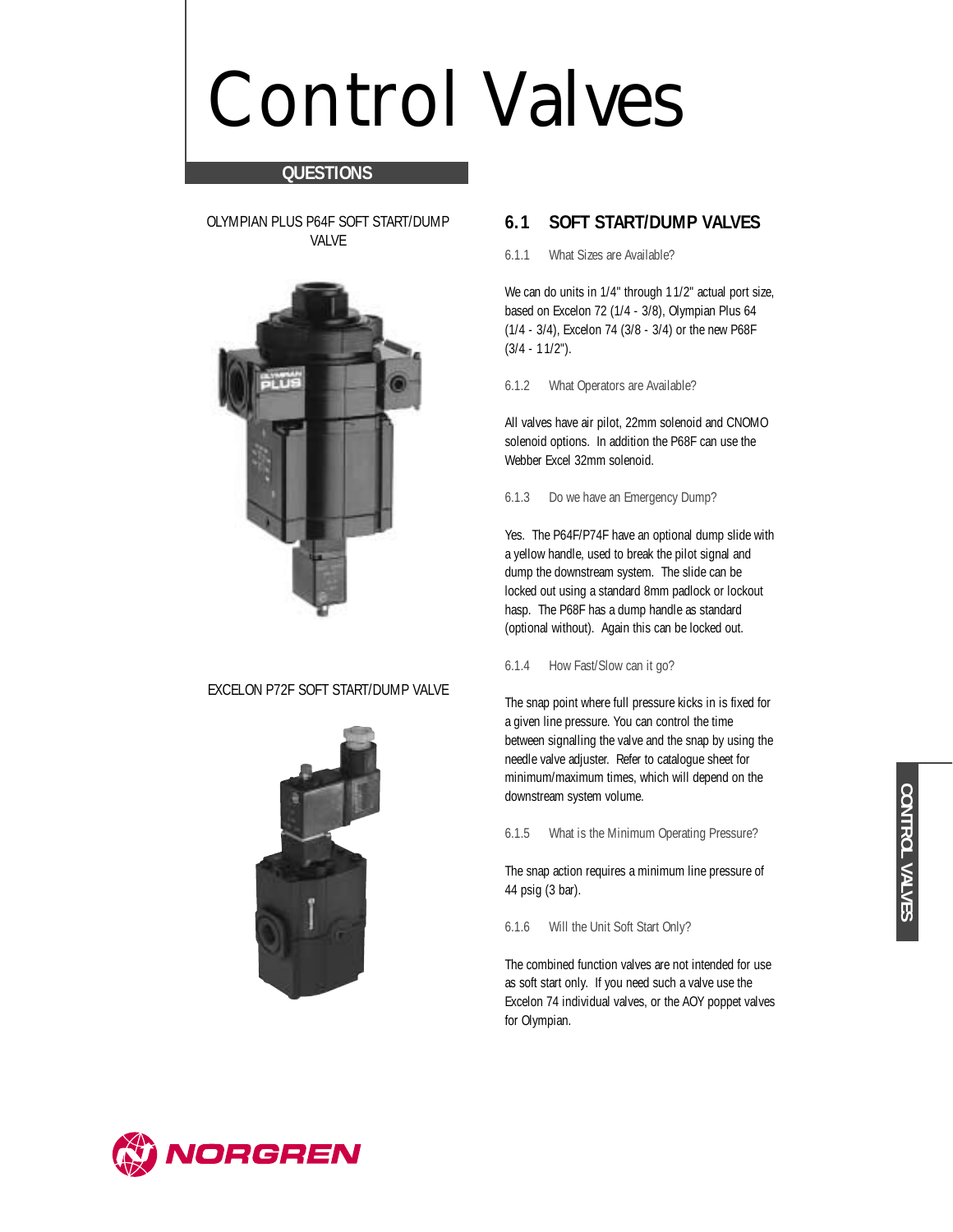6.1.7 Will the Unit Dump Only?

The combined function valves are not intended for use as dump only. If you need such a valve use the Excelon 74 individual valves, or the DYO poppet valves for Olympian.

## **6.2 EXCELON VALVES**

6.2.1 What Versions are Available?

The individual valves for use in Excelon 74 are 2/2 and 3/2 poppet valves P74A and P74B. There is a 2/2 soft start (P74E) and 3/2 on-off valves with solenoid or pilot operator (P74C). The 3/2 valves have optional lockout slides.

6.2.2 Are the Excelon Valves Direct Ported?

The valves in the Excelon 74 range are intended for modular installation only. If you need a threaded inlet/outlet use a Quikclamp and pipe adapter.

## **6.3 SHUT OFF VALVES**

6.3.1 What Options are Available?

The Olympian 1" product line has a ball valve (T15), but recent products have moved to the slide type. They are generally available in 2/2 (non-exhausting) and 3/2 types, for use upstream or optionally downstream of FRL units.

6.3.2 Can they be Locked?

All the slide valves in Excelon and Olympian Plus can be locked closed using the padlock hole provided in the blade. For certain applications where it is vital that the air is not turned off, a lock open and closed option is possible (eg T64A or T64C). The T15 can be locked by dropping in the lock ring and fitting a padlock.

6.3.3 What is Patented about the T64/T74?

The design of a slide valve where the exhaust air is captured rather than venting to atmosphere past the slide is the patented feature.

6.3.4 Why are the Blades Different Colors?

The colour of the slide depends on the valve function and the market in which it is sold.

| Yellow | 3/2 exhaust not tapped OSHA (USA) |  |  |  |
|--------|-----------------------------------|--|--|--|
|--------|-----------------------------------|--|--|--|

Black = 2/2 Excelon 74

Red = 3/2 exhaust tapped (Europe)

6.3.5 Do we have Downstream Shut Off Valves?

Yes. The Excelon valves can be used either upstream or downstream, and will always vent the downstream system. In Olympian Plus you need to use a special downstream version.

6.3.6 Is there a Shut Off which Fits Between Yokes in Olympian Plus?

Yes. This can be used within a build, or in Duplex assemblies.

6.3.7 Can I Use an Upstream Shut Off Downstream?

The Excelon family valves can be used either upstream or downstream. If used downstream, remember that the FRL units remain pressurized - the valve vents the downstream system.

There are special versions of the Olympian Plus and 15 Series valves for downstream use.

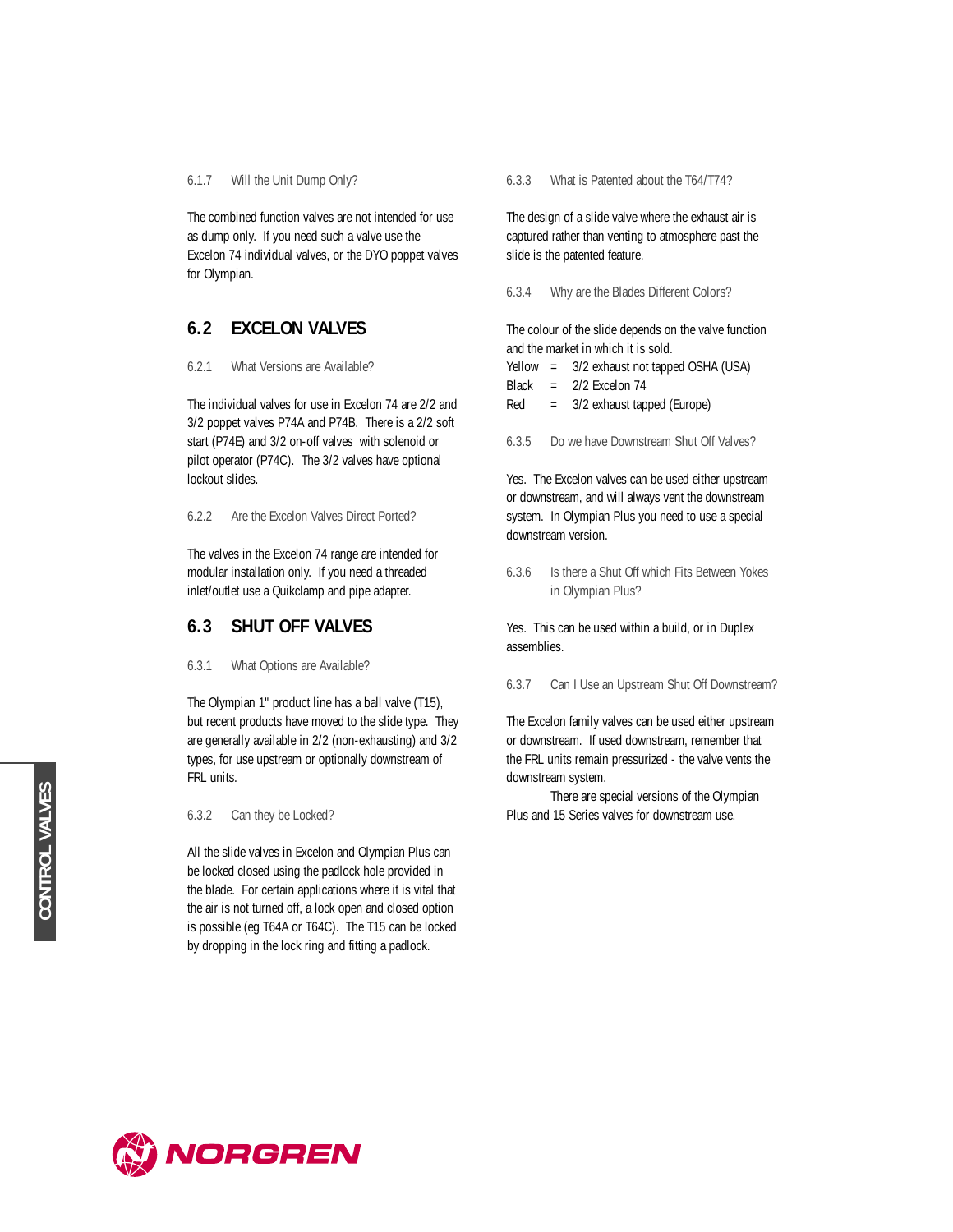## Relief Valves

## **CONTENTS**

## **7.1 GENERAL OVERVIEW**

- 7.1.1 What Types are Available?
- 7.1.2 How do they Work?
- 7.1.3 Are they Safety Valves?

## **7.2 SIZING**

- 7.2.1 How do I size a Relief Valve?
- 7.2.2 Should the Relief Valve be the same Size as the Regulator?
- 7.2.3 What is Failure Flow?

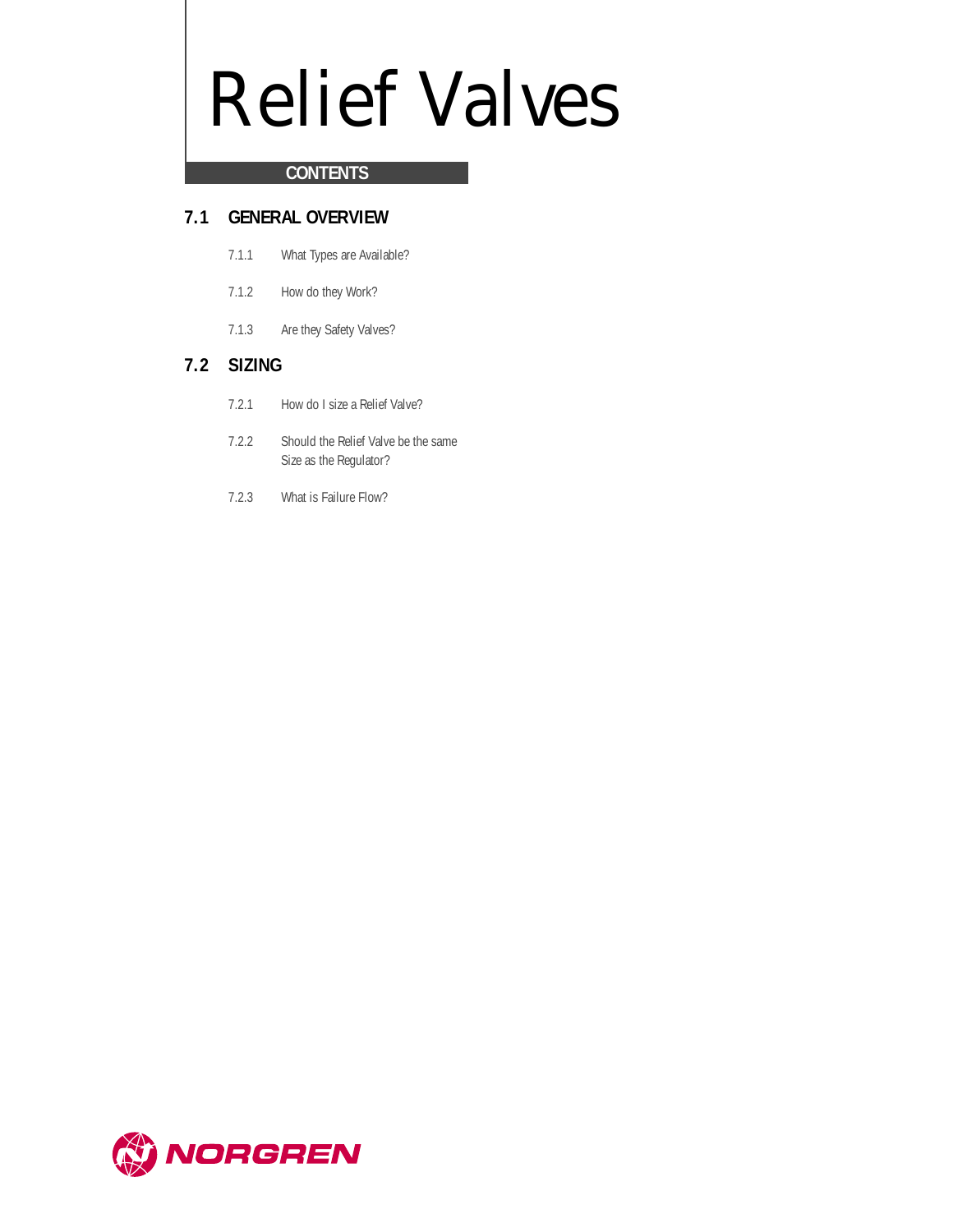## Relief Valves

### **QUESTIONS**

## **7.1 GENERAL OVERVIEW**

7.1.1 What Types are Available?

| Family          | <b>Type</b>           | Repeatability | <b>Pipe Size</b>                  | Advantages                                                   |
|-----------------|-----------------------|---------------|-----------------------------------|--------------------------------------------------------------|
| 16-004 Series   | Pop                   | $+20%$        | $1/8$ " & $1/4$ "                 | Compact, Low Capacity                                        |
| V <sub>06</sub> | Diaphragm             | $±10\%$       | $\frac{1}{8}$ " & $\frac{1}{4}$ " | Brass Bodied, Liquid Service                                 |
| V07             | Diaphragm             | $+10%$        | $1/8$ " & $1/4$ "                 | <b>Miniature Series</b>                                      |
| V <sub>72</sub> | Diaphragm             | $+10%$        | $\frac{1}{4}$ & $\frac{3}{8}$ "   | Excelon Modular &<br>In Line Mounting                        |
| V74             | Diaphragm             | $±10\%$       | $3/8 - 3/4$ "                     | $\mathbf{H}$                                                 |
| V <sub>64</sub> | Integral Pilot        | ± 5%          | $1/4 - 3/4$ "                     | <b>Extremely Good Performance</b><br>Yoke Mounted, Fail Safe |
| 16-001          | Diaphragm             | $±10\%$       | $3/4$ " & 1"                      | <b>High Relief Rates</b>                                     |
| $16 - 002$      | <b>External Pilot</b> | ± 5%          | $1/2"$ - 1"                       | Good Performance<br>High Relief Rates                        |

#### 7.1.2 How do they Work?

The inlet port is connected to the system and the valve limits the downstream pressure by exhausting when the system pressure exceeds the preset pressure of the valve. The valve is normally closed, only opening when unusual system conditions prevail.

#### 7.1.3 Are they Safety Valves?

No. Safety valves are covered by a variety of national standards eg BS 1123. Norgren relief valves are not designed to these standards.

## **7.2 SIZING**

#### 7.2.1 How do I Size a Relief Valve?

If the relief valve is to be fitted to prevent excess pressure then it needs to be sized to cope with the maximum flow that the system can see - often the output flow capacity of the compressor.

The relief valve needs to be able to cope with this flow within acceptable pressure limits. See catalogue data sheets for relief flow characteristics.

#### 7.2.2 Should the Relief Valve be the same Size as the Regulator?

Not necessarily. In general the failure flow of a regulator will require use of a relief valve of larger basic size. Detailed graphs are available for sizing please call Application Engineering.

#### 7.2.3 What is Failure Flow?

This is the maximum flow that will pass through a regulator in the event of its total failure.

It varies with system pressure and the test results on all Norgren regulators are available from Application Engineering.

The failure flow is used for sizing relief valves downstream of regulators.

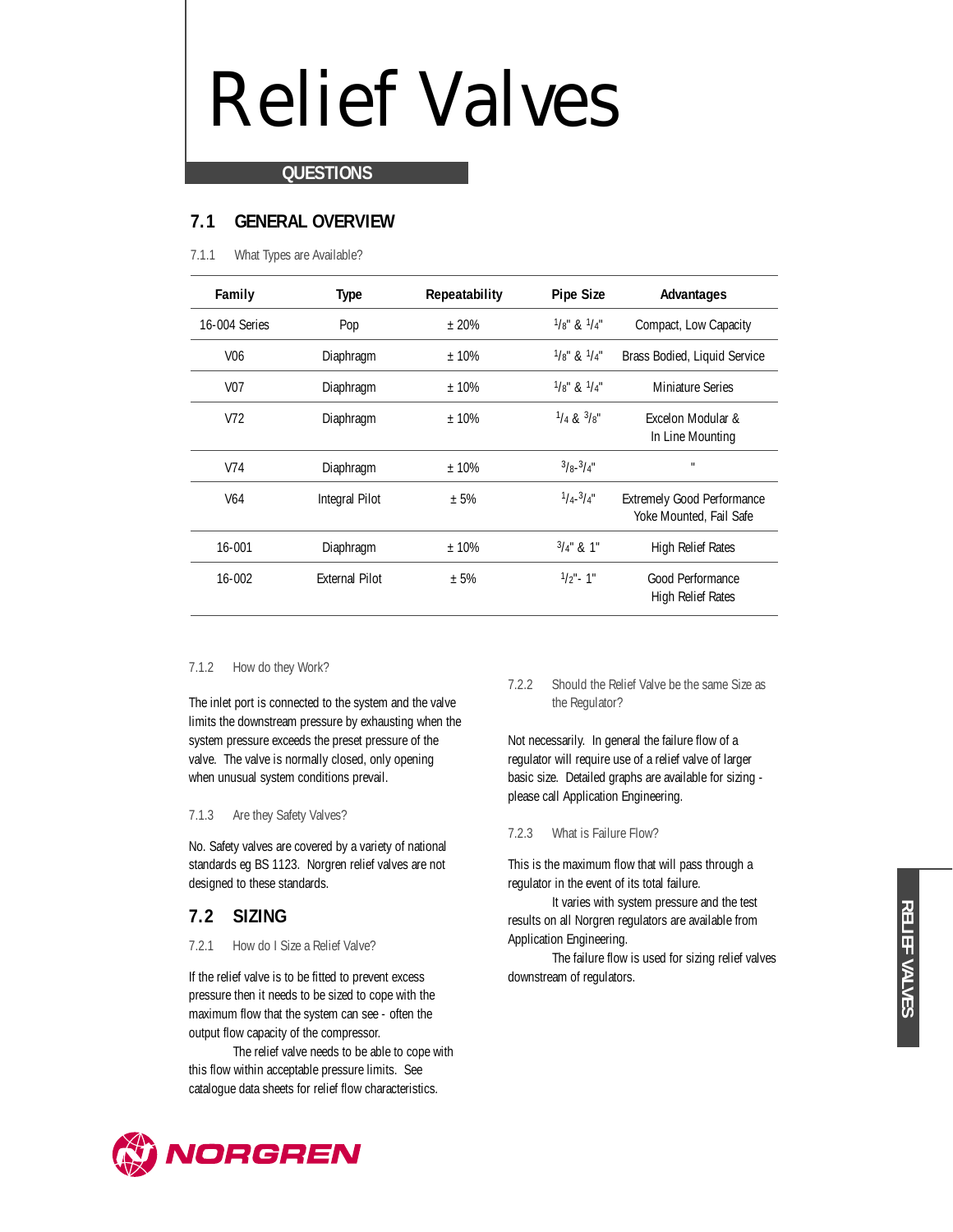## Accessories

### **CONTENTS**

## **8.1 OLYMPIAN PLUS (64 SERIES)**

- 8.1.1 Can we do Duplex Units?
- 8.1.2 Is there a Rear Entry Bracket?
- 8.1.3 What Special Brackets can we do?
- 8.1.4 Can My Customer Make His Own Accessories?
- 8.1.5 Is there a Non-Return Valve?

## **8.2 EXCELON FAMILY**

- 8.2.1 Can I Connect Excelon 72 to 74?
- 8.2.2 Can I Connect Excelon to Olympian?
- 8.2.3 Can we do Special Brackets?
- 8.2.4 Is there a Non-Return Valve?
- 8.2.5 Why isn't a Porting Block the Same Width as a Unit?

## **8.3 PRESSURE SWITCHES**

- 8.3.1 Are they Explosion Proof?
- 8.3.2 How Accurate are they?
- 8.3.3 What Type of Plugs are Available?
- 8.3.4 What Protection Rating do they have?

## **8.4 COALESCING SILENCERS**

- 8.4.1 What is the Oil Level in Exhausting Air?
- 8.4.2 Can I Use Two Silencers at Once?
- 8.4.3 How do I Connect Multiple Exhaust Lines to a Coalescing Silencer?

## **8.5 FLOW METERS**

8.5.1 Does the Flowmeter Read Free Air Flow?

## **8.6 LIQUID LEVEL CONTROLS**

- 8.6.1 Do we have Electrical Liquid Level Switches for all Lubricators?
- 8.6.2 Can I Retrofit?
- 8.6.3 What Connections are Available?

## **8.7 PRESSURE GAUGES**

8.7.1 Can we do Non-Standard Gauges?

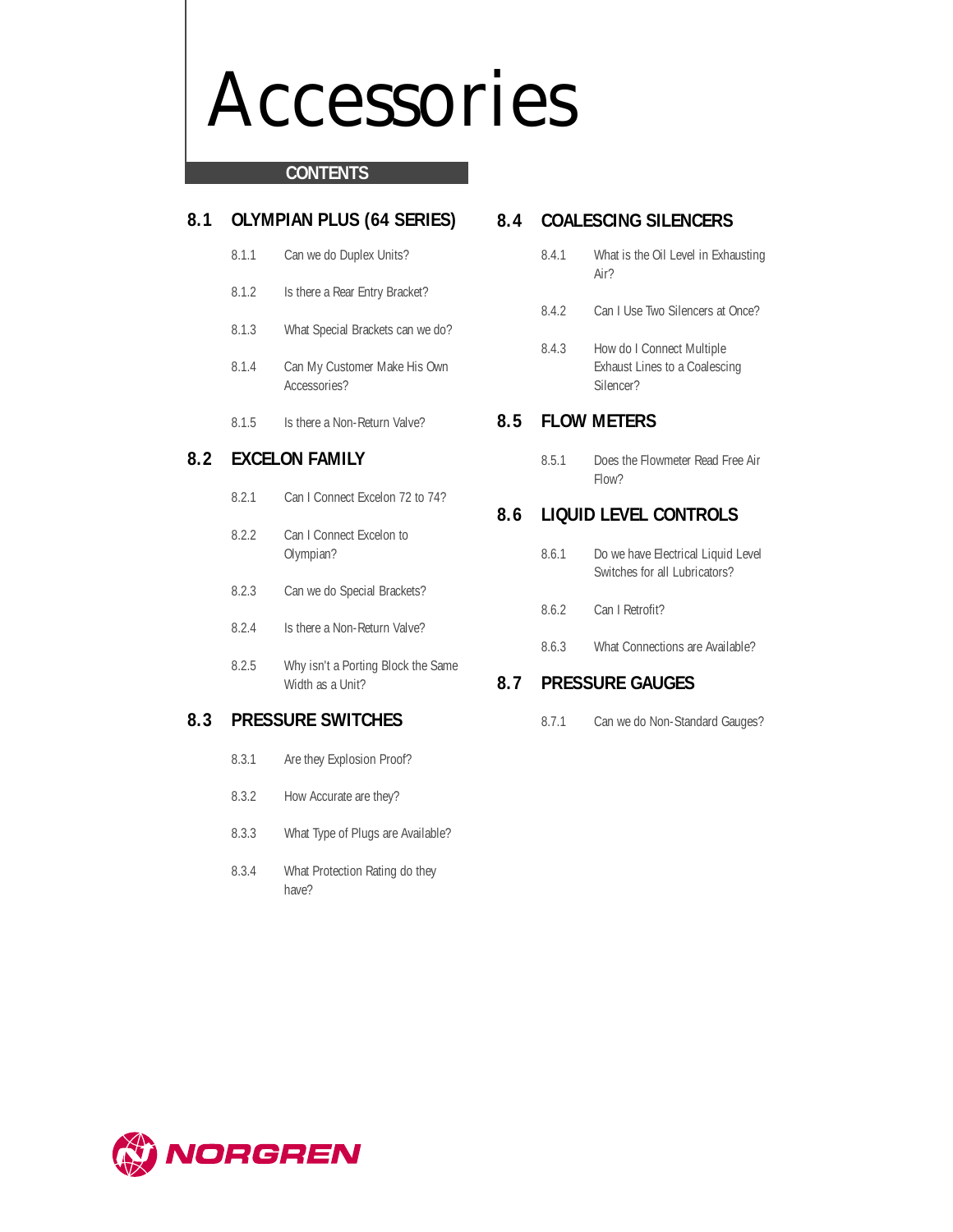## Accessories

#### **QUESTIONS**

## **8.1 OLYMPIAN PLUS (64 SERIES)**

8.1.1 Can we do Duplex Units?

Yes. The Olympian Plus rear entry bracket has been designed to fit the existing Duplex blocks. A basic single yoke assembly, and double yoke assembly are available. (Don t forget to order the FRL units too!)

8.1.2 Is there a Rear Entry Bracket?

Yes. Part number 18-026-981. This simplifies plumbing allowing direct connection to bulkheads.

8.1.3 What Special Brackets can we do?

We have a growing range of brackets. Basic types are:-

Standard 74504-50 13 Series Spacing 74504-51 1 litre Bowl 74504-52 Many specials exist - contact Air Line with your requirements.

8.1.4 Can My Customer Make His Own Accessories?

Yes. We have a yoke adapter block 74616-89 which screws onto a customer s own block allowing it to be connected to a yoke.

8.1.5 Is there a Non-Return Valve?

Yes. We can offer a non-return valve built into the Olympian Plus porting block. This isolates the downstream pressure when the upstream pressure is removed. Beware the fact that unless a downstream shut off valve is used the system remains under pressure.

## **8.2 EXCELON FAMILY**

8.2.1 Can I Connect Excelon 72 to 73/74?

There are transition connectors to incorporate 72 Series products in the same assembly as 73 and/or 74 Series components.

#### 8.2.2 Can I Connect Excelon to Olympian?

There is no special connector for this. You can nipple an Excelon unit onto an Olympian yoke.

8.2.3 Can we do Special Brackets?

It may be possible to do special brackets, for example if you need to match the mounting holes of a competitor's unit. Contact Application Engineering with your enquiry.

8.2.4 Is there a Non-Return Valve?

Not at present. If is feasible to produce non-return versions of both the Excelon 74 and 72 manifold blocks. If you have enquires from customers please contact Application Engineering.

8.2.5 Why isn t a Porting Block the Same Width as a Unit?

Most customers want a compact porting block. However some like a full modular approach where accessories are the same port to port dimension as units. For such applications use the manifold block.

### **8.3 PRESSURE SWITCHES**

8.3.1 Are they Explosion Proof?

No.

8.3.2 How Accurate are they?

12% at mid range and repeatability to 3% full range.

8.3.3 What Type of Plugs are Available?

#### DIN connectors or 1 metre flying leads.

8.3.4 What Protection Rating do they have?

To IP65.

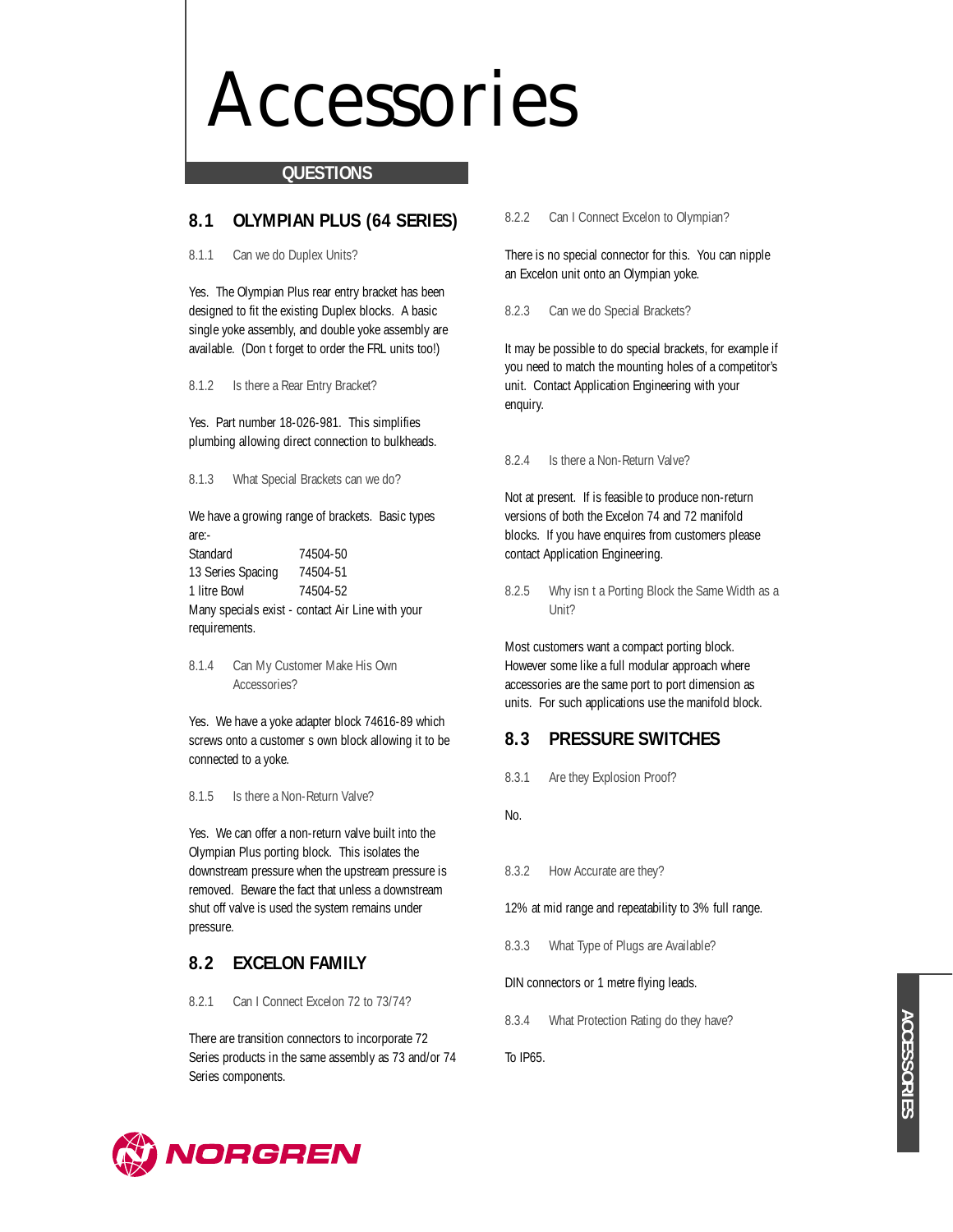## **8.4 COALESCING SILENCERS**

8.4.1 What is the Oil Level in Exhausting Air?

For average duty typically 2ppm.

8.4.2 Can I Use Two Silencers at Once?

Yes. To provide enough flow capacity, two silencers can be connected in series with inlets from either/both sides. The Olympian yoke system provides a neat installation.

8.4.3 How do I Connect Multiple Exhaust Lines to a Coalescing Silencer?

Using the Olympian system you can mount a porting block on the inlet and/or outlet of a yoke to provide multiple connections.

## **8.5 FLOW METERS**

8.5.1 Does the Flowmeter Read Free Air Flow?

No. There are correction factors for applied pressure and temperature shown on the element to allow free air to be determined.

## **8.6 LIQUID LEVEL CONTROLS**

8.6.1 Do we have Electrical Liquid Level Switches for all Lubricators?

Generally they are available for larger capacity bowls 2 quart tanks and larger.

- 8.6.2 Can I Retrofit?
- Yes. May require change of bowl.
- 8.6.3 What Connections are Available?

Clang plug and socket or 3 wire outlet connections (earth, neutral and live) rated to 10VA, maximum 0.25 amps inductive.

## **8.7 PRESSURE GAUGES**

8.7.1 Can we do Non-Standard Gauges?

Yes. Through our Global purchasing arrangement we have access to an extensive range of gauges. If there is significant volume these can be supplied with Norgren or "no-name" faces. Contact Application Engineering with your enquiry.

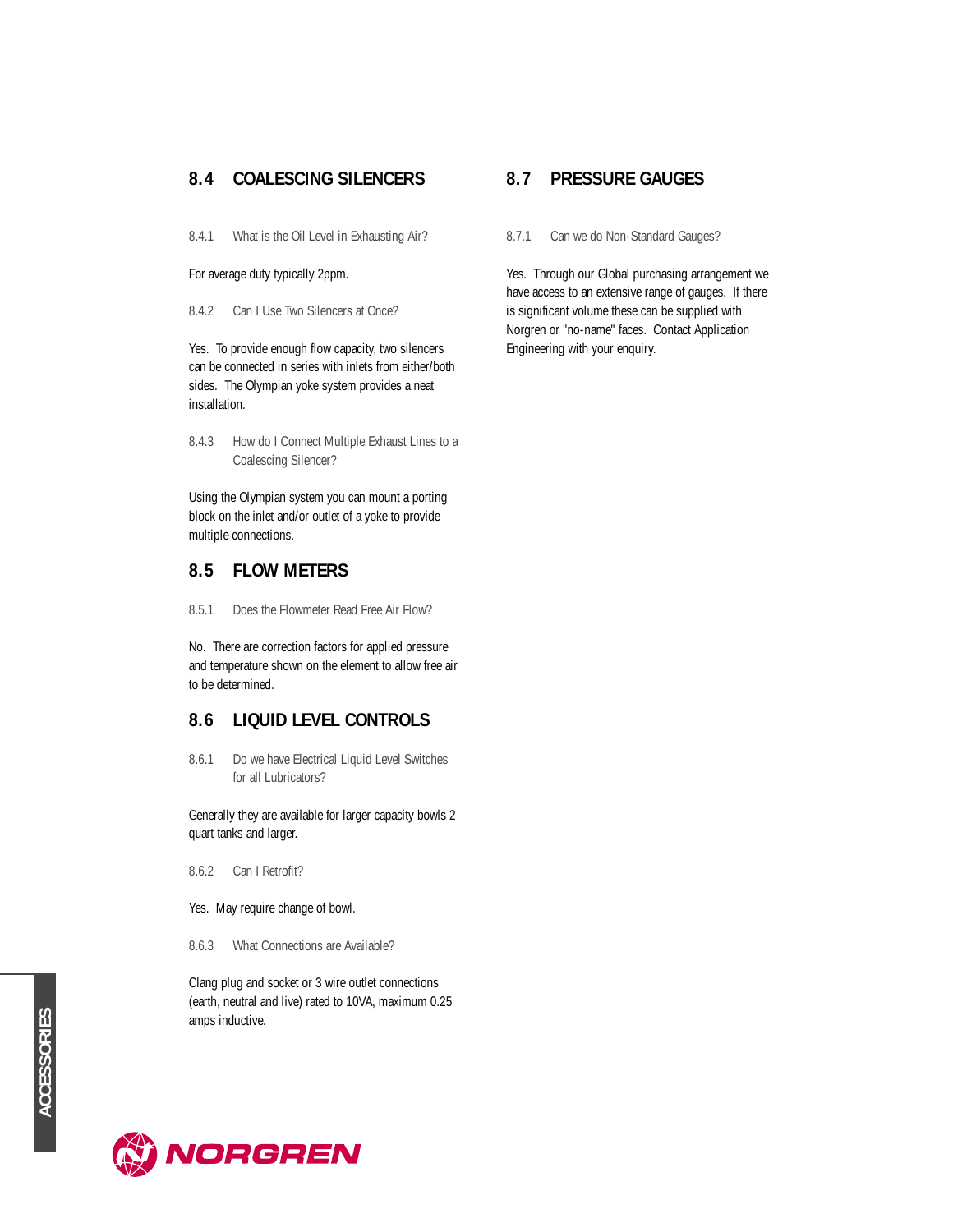## General

## **CONTENTS**

## **9.1 REPAIR KITS**

9.1.1 What Components are Available?

## **9.2 OXYGEN CLEANING**

9.2.1 Can Norgren Supply Oxygen Clean Units?

## **9.3 NON COMPRESSED AIR APPLICATIONS**

- 9.3.1 Will units Work with other Gases?
- 9.3.2 What are the Problems Associated with other Gases?
- 9.3.3 Can units be Offered for use with other Gases?

## **9.4 SUPPORT DOCUMENTATION**

- 9.4.1 What are FMEA's?
- 9.4.2 What are Certificates of Conformity?

## **9.5 CUSTOMIZING PRODUCT**

- 9.5.1 Are different Colored Units Possible?
- 9.5.2 Can we do Special Labels?

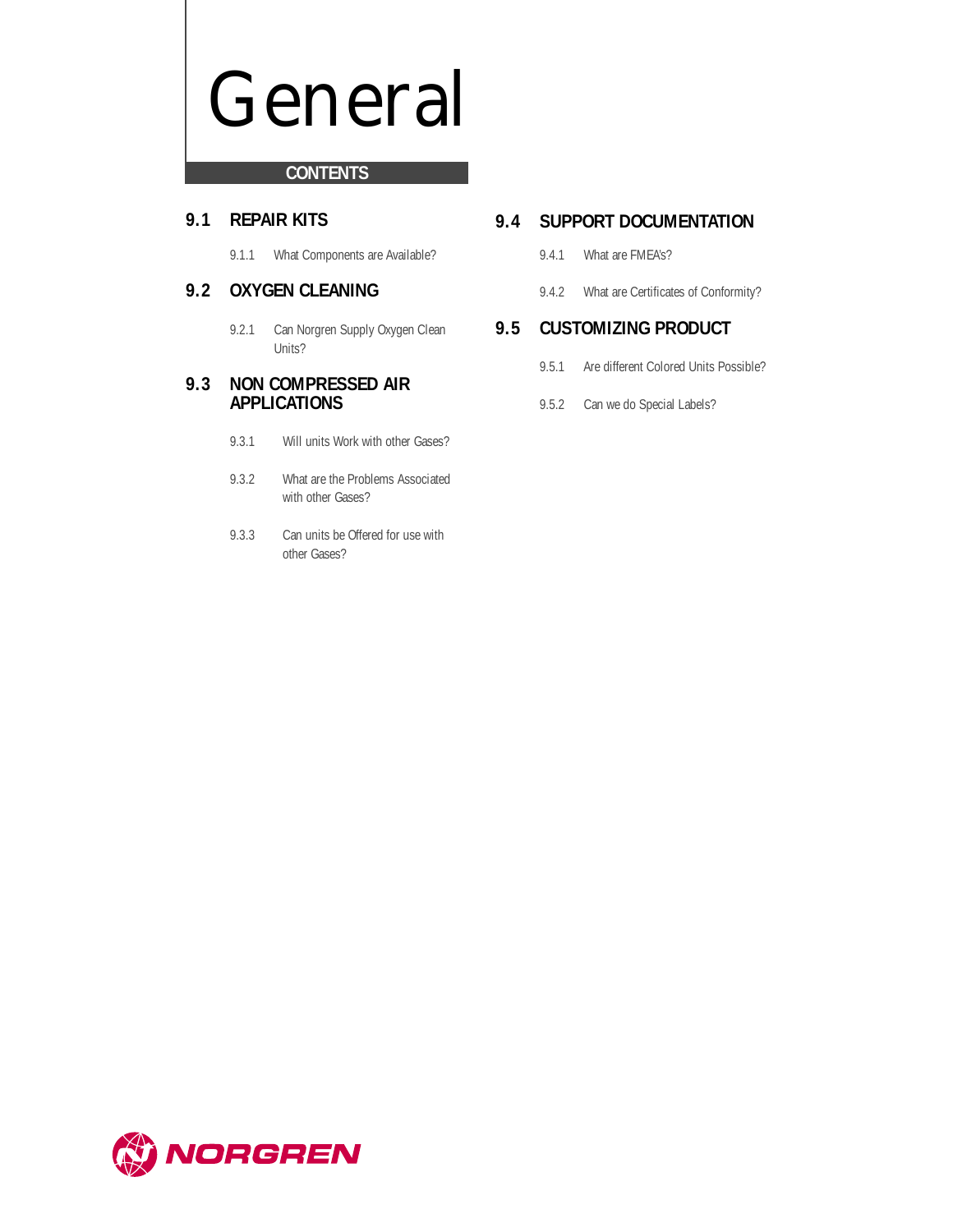## General

#### **QUESTIONS**

## **9.1 REPAIR KITS**

#### 9.1.1 What Repair Kits are Available?

In general, it is Norgren's intention to only sell repair kits to the market (as opposed to individual replacement components). Details of spares kits can be found in the international data sheets.

However Norgren also recognizes that a number of other items are generally considered as replaceable parts, and you can expect the following items to be available to market companies:

- **Filter Elements**
- Filter and Filter/Regulator centre posts
- Regulator and Filter/Regulator knobs
- Regulator and Filter/Regulator Control springs
- Bowls
- Sight Glass Repair Kits
- Sight Domes
- **Drains**

As a rule all other parts are not considered to be saleable items and exceptions are only made at the discretion of Product Marketing.

Illustrated parts list are available for all the newest product ranges. These give a breakdown of all parts and their part numbers. This does not mean that they are all saleable items! Please use these documents with care, they are for internal reference only.

## **9.2 OXYGEN CLEANING**

9.2.1 Can Norgren Supply Oxygen Clean Units?

Units can be cleaned for oxygen at an additional cost. Units are fully degreased and assembled in a clean environment (without grease or using lubricants compatible with oxygen service). They are tested on specially cleaned test rigs and then sealed in a bag before shipping.

When asked for oxygen cleaned units it is important to understand the customer's application.

In some cases oxygen clean units may not be necessary. The user may simply require degreased components which could significantly reduce the cost. Check the application!

## **9.3 NON COMPRESSED AIR APPLICATIONS**

#### 9.3.1 Will Units Work with other Gases?

In general Norgren units will work on other gases but there are limitations. Having evaluated the application thoroughly and made the user aware of the limitations of the unit it may be acceptable to use a standard product.

In other cases, where safety or material compatibility problems exist Norgren may choose to decline to offer any product.

9.3.2 What are the Problems Associated with other Gases?

In assessing an application the following should be considered.

- Is there a safety risk? Is the fluid potentially dangerous or explosive? If so we may decline to quote.
- Is there a material compatibility problem? (eq. oxygen can cause ignitions with some greases - hydrogen sulphide can cause stress fractures in metals)?
- All units (including the competition) have a very small leak rate. This is not a problem with units used on compressed air but could be on other gases (hydrogen, for example).
- Is the fluid likely to leak into an enclosed environment (eg a cellar)? This could cause oxygen depletion in the environment potentially resulting in suffocation.
- Refer to the warning in the catalogue sheets. Norgren units are design and tested for use with compressed air unless otherwise specified.
- 9.3.3 Can Units be Offered for use with other Gases?

If asked to offer an Air Line product for use with a gas other than compressed air please adopt the following approach.

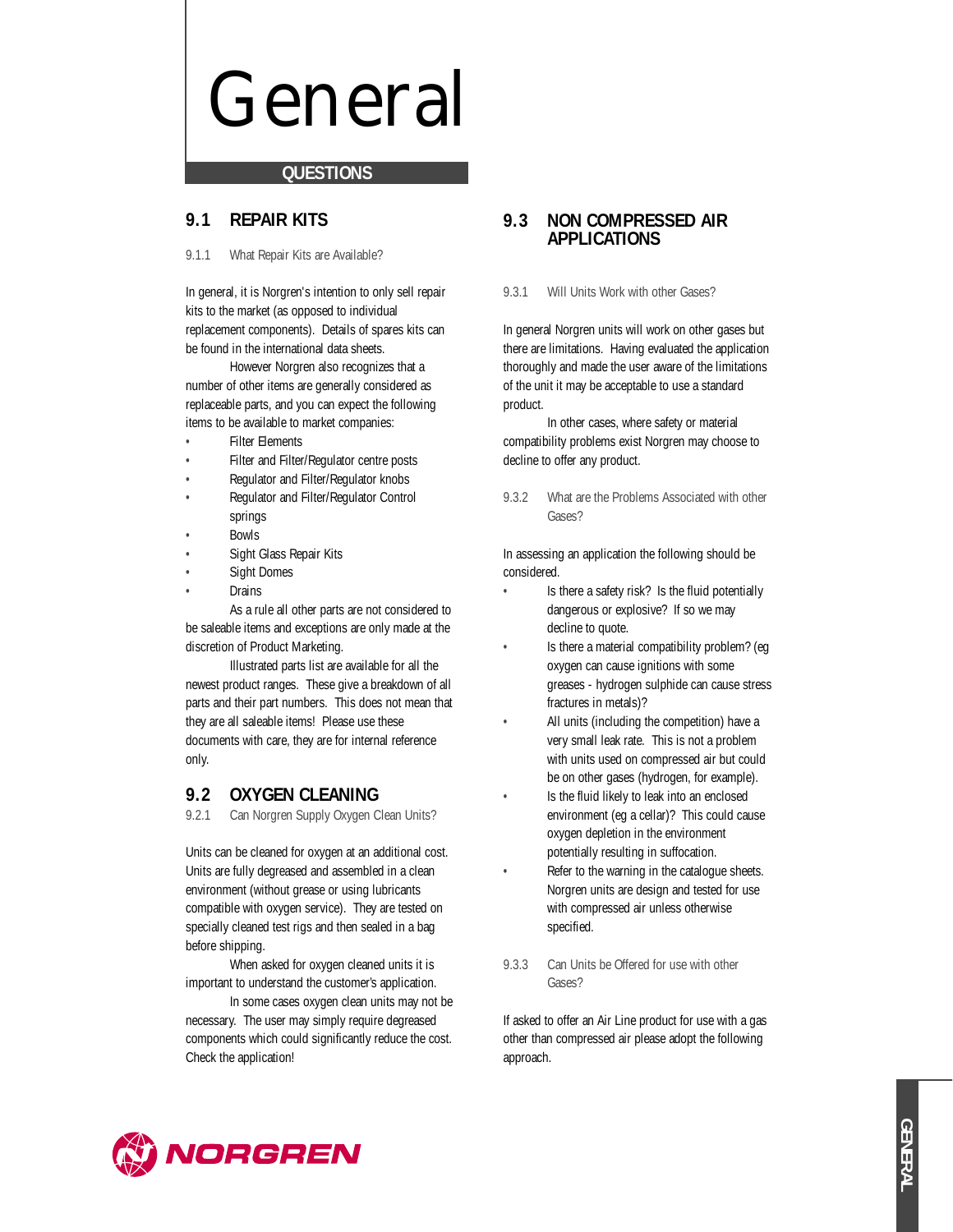- Assess the application fully.
- For inert gases such as argon, nitrogen, carbon dioxide users should be made fully aware of the implications outlined above (keep a record in writing that this has been done).
- Products for use with oxygen should only be offered with the approval of Norgren.
- Never use products in applications with combustible or flammable fluids (gaseous or liquid).

## **9.4 SUPPORT DOCUMENTATION**

9.4.1 What are FMEA's?

An FMEA is a formal method of evaluating the likelihood of a unit failing in a particular way. As a part of the new product development process, Air Line Division conducts an FMEA on all the units to be produced and reduces the risk of failure to a minimum. These details can be made available to customers on request.

9.4.2 What are Certificates of Conformity?

Certificates of conformity are Norgren documents which state that the product supplied conforms to the specifications laid down.

Certificates of conformity do not declare that units are suitable for a specific application.

Certificates can be provided to confirm the accuracy of the catalogue data.

## **9.5 CUSTOMIZING PRODUCT**

9.5.1 Are Different Colored Units Possible?

Norgren can produce products in a variety of colors. Additional costs and lead times will depend

on quantities required and the colour. To support such special colors, typically private label customers, Norgren can also offer special labels and packaging.

9.5.2 Can we do Special Labels?

Products can be produced with no Norgren Identification (no name), or with the customer's own logo on the labels. Similarly, packaging can be branded if required.